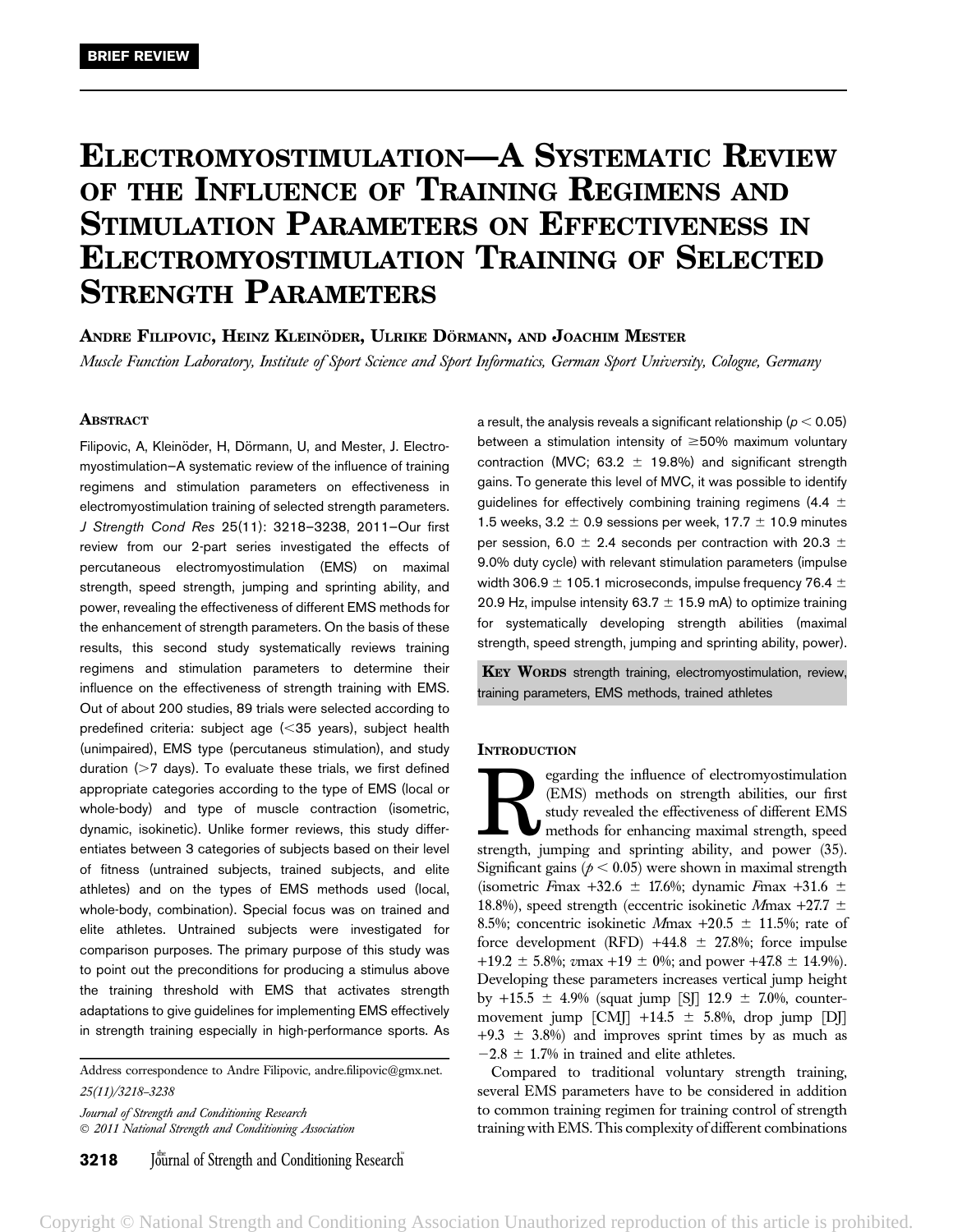of training regimen and stimulation parameters makes it difficult to systematically implement EMS.

In voluntary strength training, the resistance of additional weight regulates the training intensity because of the maximum voluntary contraction (MVC), which is defined as 1 repetition maximum. In contrary to voluntary exercise EMS activates muscle contraction artificially without using a resistance load. For this reason, it is not possible to simply transfer conventional training regimens into strength training with EMS. Despite the difference in muscle activation, the design of most EMS studies leaned heavily on traditional strength training parameters (cf. (5,22,34,55,75,76)). Several studies showed that electrical stimulus can be more intense than voluntary stimulus activated by the central nervous system (cf. (12,13,37,41,72)). They showed that EMS can cause significantly higher creatinkinase activity and thus might cause more damage in the individual's muscular system, which in turn would lengthen the regeneration time required between sessions.

In contrast to voluntary strength training, the MVC in EMS strength training is regulated according to the level of stimulation parameters. In turn, these parameters depend on the individual condition of the muscular system and on individual pain perception. In most EMS studies, 100% MVC was defined under voluntary maximal isometric conditions in an entry test. The level of stimulation intensity within the stimulation period was defined under EMS conditions and documented as a percentage of the MVC for the entry test performed under voluntary conditions. With regard to the MVC level, EMS research shows values of  $>100\%$  with EMS. Under voluntary conditions, it is difficult to reach the absolute maximum level of contraction because accomplishing this depends on the individual's level of strength and motivation. Some studies revealed that elite athletes with a high level of maximal strength are able to reach levels of MVC close to the absolute maximum (100%). Average subjects only reach their maximum in extreme situations. For this reason, EMS could enable strength training at intensities that are otherwise difficult to reach because of the personal motivation levels. However, also in EMS training, the level of stimulation intensity (MVC) depends on individual pain perception with regard to the stimulation parameters and thus also indirectly depends on motivation.

In this review series, the selected studies, although collectively concerning the improvement of strength abilities, differed in stimulation patterns and training designs. More precisely, the studies vary in the type of EMS methods, training regimen, stimulation parameters, subject age and physical condition, group sizes, type of control groups, test designs, and parameters and in the EMS equipment used (EMS device and electrodes). All of these varying parameters in combination may influence the study outcome to a different degree and thus complicate the comparison of the results.

This second review out of our 2-part series reports data exclusively in relation to the results of the first study, which investigated the effects of EMS on selected strength parameters (cf. (30)). Therefore, the objectives of this second article are to examine the influence of the relevant training regimen and stimulation parameters on effectiveness; to identify a combination of training regimen and stimulation parameters for producing a stimulus that activates strength adaptations of the individuals' muscular system; to make recommendations for training control to enhance maximal strength, speed strength, and motor abilities such as jumping and sprinting.

# **METHODS**

#### Search for and Selection of Eligible Studies

For the investigative process, we first concentrated on studies focussing on strength gains in skeletal muscles of healthy subjects with nonclinical background to filter the amount of EMS studies. As a result, about 200 studies were collected that were performed between 1965 and 2008. About 60% of them were found with the help of scientific search engines such as Medline and Pubmed and directly on journal data bases such as JSCR (Keywords: electrical stimulation, EMS, strength training, trained athletes, elite athletes). The other 40% were found through references within these studies.

To maximize the number of comparable trials (randomized controlled trails [RCTs]), certain preconditions were set: (a) Subjects: healthy, unimpaired subjects with  $\leq$ 35 years of age; (b) Type of stimulation: percutaneaus EMS with the aim of enhancing strength abilities of both the upper and lower body; and (c) Study design: minimum study duration of  $\geq 7$ days, comparable tests such as pretests, posttests, and retests.

Only studies with homogeneous groups on a comparable level of fitness were considered in this review. Significant gains for the training group were documented in relation to the baseline and the difference to the control group in posttesting (cf. (30)).

## Data Classification

The review began by selecting a total of 59 studies. From this pool of investigations, all trials in which male and female subjects formed different training groups or in which  $>1$  EMS group (with different EMS methods) was trained or tested with different parameters were once again divided into individual trails (cf., e.g., (21,60)). For example, studies investigated 2 types of EMS methods, the trials were split and each was sorted to a specific subgroup (e.g., isometric EMS, combination EMS).

All in all, 89 trials were emphasized from the original 59 studies. These trials were analyzed, compared, and presented in a comprehensive table.

To represent this large number of studies and their results clearly, the trials were classified according to the type of EMS method (local EMS methods—stimulation of defined muscle groups with single electrodes; whole-body EMS methods stimulation and activation of several muscle groups simultaneously through an electrode belt system, agonist and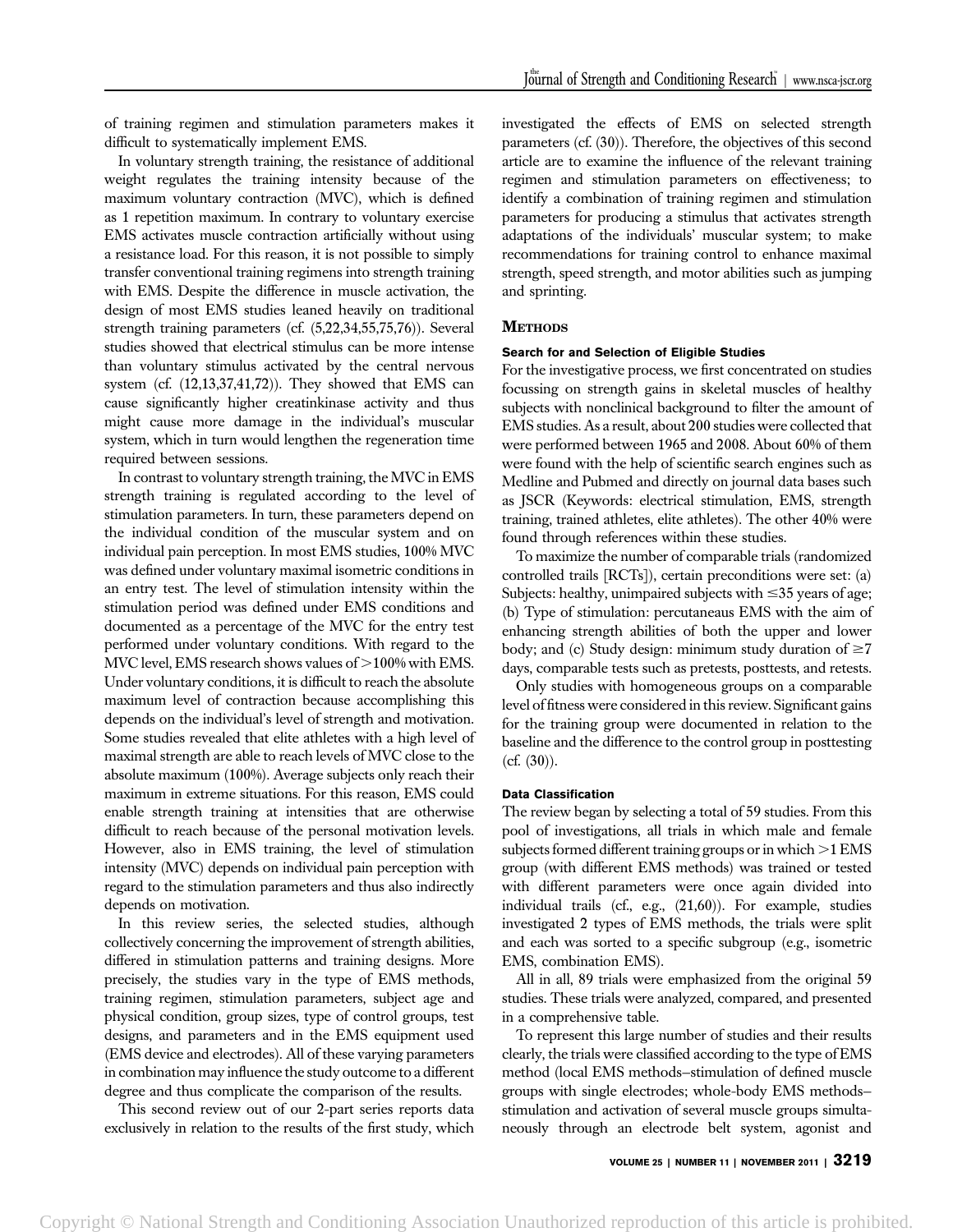antagonist are activated at the same time) and type of muscle contraction (e.g., isometric EMS, dynamic EMS [includes isokinetic]). The combination EMS method is a subgroup for both types of stimulation. In combination methods, the types described above are combined with additional specific training (e.g., conventional weight training, plyometric jump training).

Besides these categories, the review primarily differentiated between the subjects' individual levels of fitness: untrained subjects (no experience in strength training, no regular exercise before study); trained subjects (experience in strength training, regularly exercising up to 3 sessions per week); elite athletes (systematically training on a high-performance level .3 sessions per week).

# Data Extraction

The data from the analyzed studies were sorted and presented in tables. To enable accurate categorization and to provide a layout for evaluating and comparing several different studies at the same time, all of the tables were based on the same parameters (cf. Tables 1 and 2).

# Statistical Analyses

To analyze the data, different groups and subgroups were formed (cf. data classification). For evaluation, we assigned mean and SD of the data (training regimen and stimulation parameters) of meaningful studies in each category and subgroup. To compare the results and point out relationships between certain parameters, extreme data were eliminated.

Special focus was on trained and elite athletes. Untrained subjects were investigated for comparison purposes.

In references to significance levels or confidence intervals, an  $\alpha$ -level of 0.05 was used, which corresponds to 95% confidence intervals. For correlation comparisons, the level of significance was established at  $p \leq 0.05$ .

# RESULTS OF THE SEARCH AND SELECTION PROCESS

The analysis of the selected studies showed that more than half of the trials tested male subjects. Studies involving female subjects only or a mixed sample had a stake of 20%. Only 7 studies did not differentiate with details on gender.

On average, the subjects were 22.8 years old at the time of the pretest for the trials. All subjects were classified as healthy and unimpaired and had no history of injury in the tested muscle group. The trials covered a period between 10 days and 14 weeks. On average,  $10.6 \pm 5.1$  subjects were examined over an average of  $5 \pm 2.3$  weeks (cf. Table 3). However, the majority of the studies (68%) contained a stimulation period of 4–6 weeks. The number of training sessions varied from 1 to 7 sessions per week. An average of 16.3  $\pm$  6.8 sessions was completed within the training period, with a duration of  $17.6 \pm 10.7$  minutes per session (cf. Tables 4–6).

Regarding the locality of the stimulated muscles, the analysis showed that the lower body was the main object of the trials (75%). Furthermore, the study showed that the m. quadriceps femoris (60%) was the most examined muscle. In contrast, only

|                                    | Subjects |     |                                                     |                      |                     |                                                    | Training regimen |                                                              |                |                                                 |
|------------------------------------|----------|-----|-----------------------------------------------------|----------------------|---------------------|----------------------------------------------------|------------------|--------------------------------------------------------------|----------------|-------------------------------------------------|
|                                    | Sex      |     | Age of fitness<br>Level                             | Sessions             | period per week     | Study Sessions Contractions Session<br>per session | duration         | method<br>EMS                                                | Muscle<br>type | Stimulation<br>angle                            |
| of subjects<br>per group<br>Number |          | age | Gender Ø Years Untrained Number<br>trained<br>elite | of sessions<br>(ses) | (wks) Ses/wk Number | of contractions<br>per session                     | (min)            | dynamic<br>combination<br>whole-<br>body, etc.<br>Isometric, | eťc.           | QF, Fully extension = 180°<br>TS,<br>BB,<br>TA, |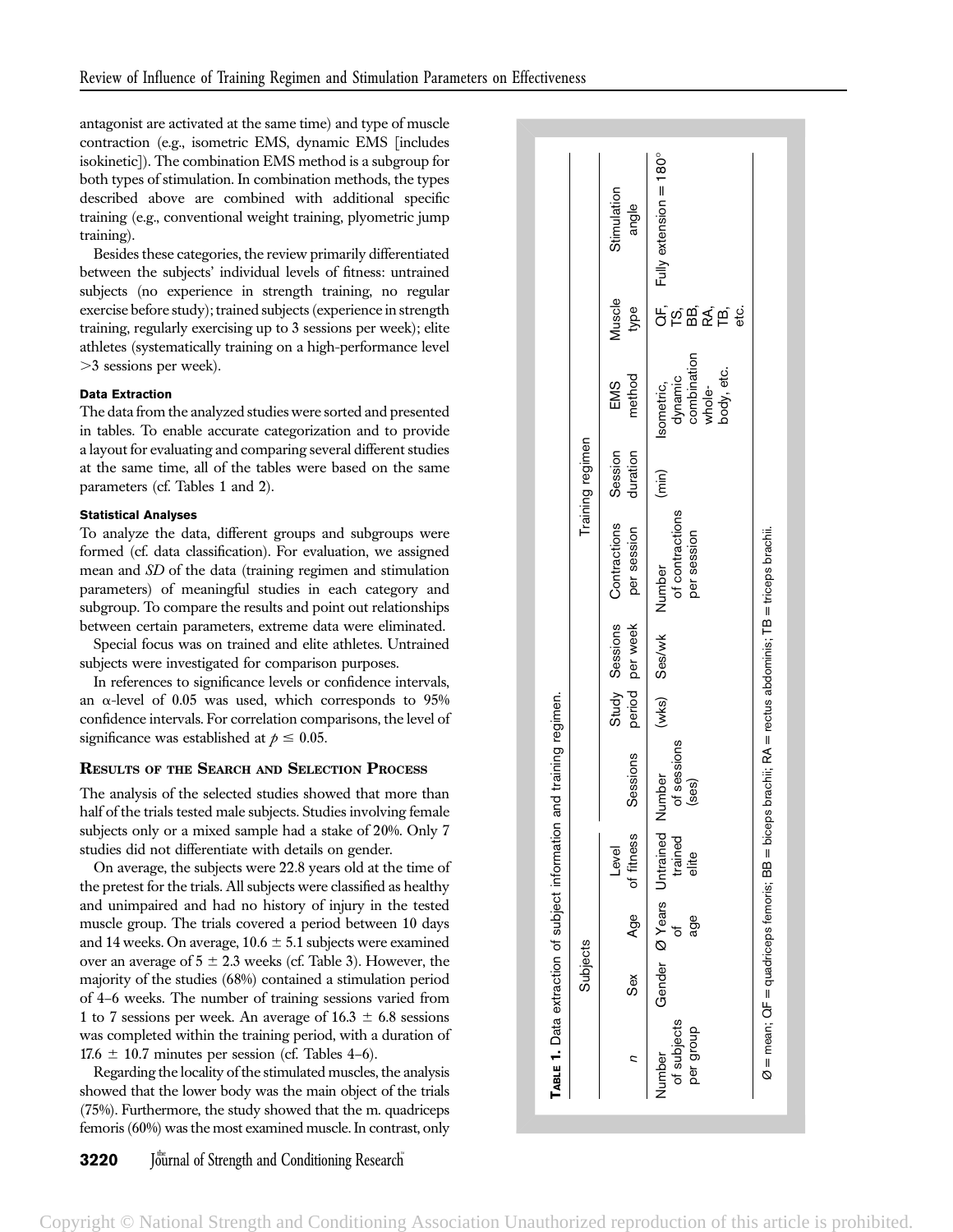|                                                                                    |                                              |                                                       |                  |                      | Stimulation parameters |                              |                                                    |                                                                    |                          |                                                   |
|------------------------------------------------------------------------------------|----------------------------------------------|-------------------------------------------------------|------------------|----------------------|------------------------|------------------------------|----------------------------------------------------|--------------------------------------------------------------------|--------------------------|---------------------------------------------------|
| Type of<br>current                                                                 | Type of<br>stimulator                        | Impulse<br>form                                       | Impulse<br>width | Impulse<br>frequency | Impulse<br>intensity   | Impulse<br>on-time           | Impulse<br>interval                                | Duty-cycle                                                         | Rise/fall                | Stimulation<br>intensity                          |
| <b>Biphasic</b><br>Monophasic<br>Alternating<br>Russian<br>Interference<br>current | Type or<br>brand of<br><b>EMS</b> stimulator | Sinus,<br>rectangular,<br>triangular,<br>2-peak, etc. | (µs)             | (Hz)                 | (mA)                   | Contraction<br>time on $(s)$ | Time<br>between<br>2 single<br>impulses<br>off (s) | Stimulation<br>ratio,<br>relation<br>between<br>on and<br>off-time | Impulse,<br>ramp<br>time | Percentage<br>maximum<br>voluntary<br>contraction |

\*EMS <sup>=</sup> electromyostimulation.

TABLE 2. Data extraction of stimulation parameters.\*

**TABLE 3.** Overview of mean values for the training regimen and stimulation parameters.\*

|           |                 |               | Training regimen |              |                |                  |                |                           | On-time       | Interval       | Intensity      |
|-----------|-----------------|---------------|------------------|--------------|----------------|------------------|----------------|---------------------------|---------------|----------------|----------------|
| 89 Trials | <b>Subjects</b> | Age           | Sessions         | Weeks        | Min            | Width $(\mu s)$  | Frequency (Hz) | Impulse<br>intensity (mA) | On $(s)$      | Off (s)        | %MVC           |
| Mean (SD) | 10.6<br>(5.0)   | 22.9<br>(2.8) | 16.5<br>(6.8)    | 5.1<br>(2.3) | 17.7<br>(10.9) | 266.3<br>(133.0) | 68.8<br>(31.8) | 59.6<br>(32.3)            | 10.2<br>(8.0) | 42.4<br>(48.7) | 59.5<br>(25.3) |

\*%MVC <sup>=</sup> percentage maximum voluntary contraction.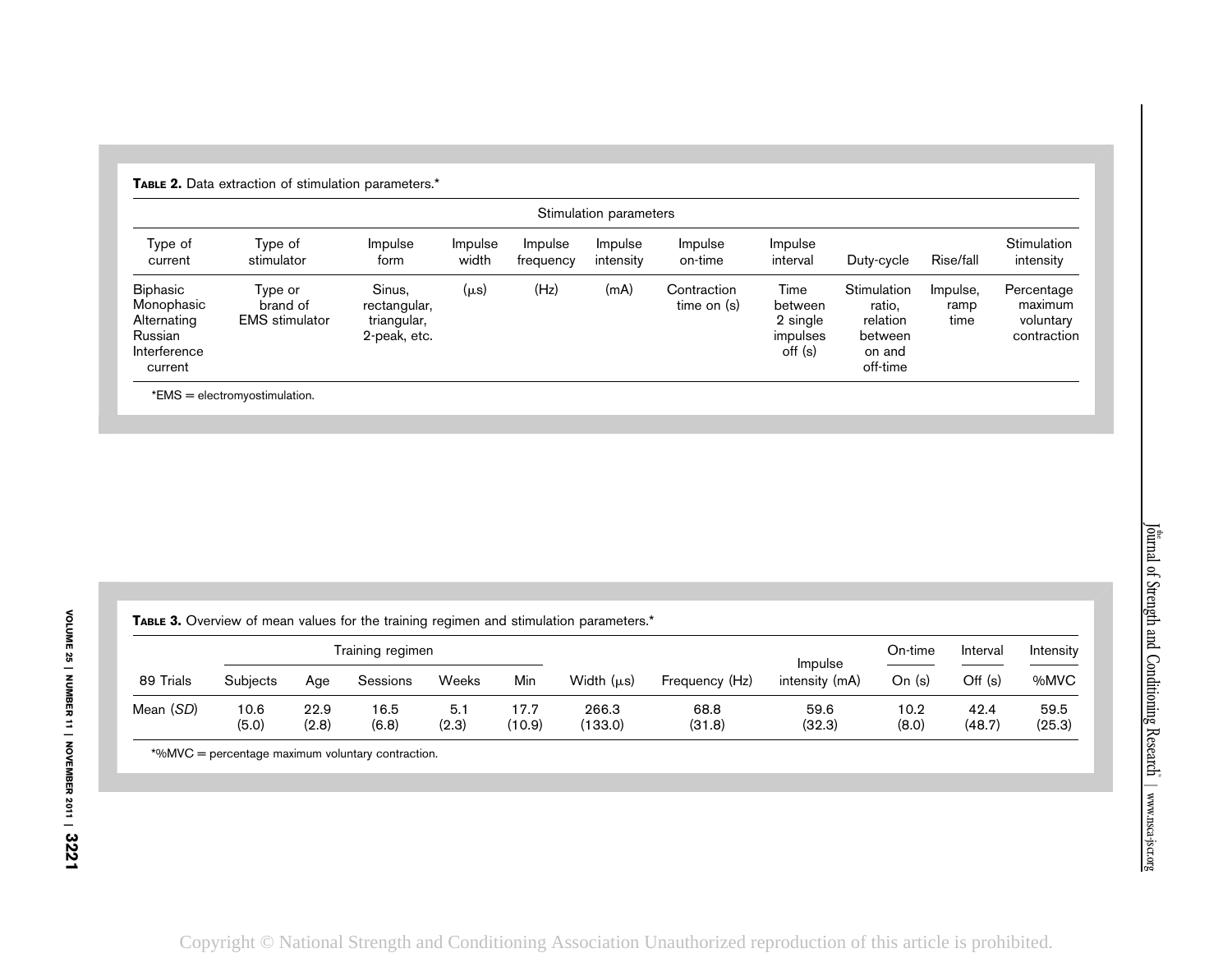## TABLE 4. Overview training regimen 1/3.

|                                      |      |             |      | Subjects                   |                |    |                    | Training regimen                    |                         |                              |               |         |
|--------------------------------------|------|-------------|------|----------------------------|----------------|----|--------------------|-------------------------------------|-------------------------|------------------------------|---------------|---------|
| Authors                              | n    | Sex         | Age  | Level of<br>fitness        | Sessions Weeks |    | Sessions<br>per wk | Contractions/<br>sessions           | $\mathfrak{t}$<br>(min) | <b>EMS</b> method            | Muscle        | Stim    |
| Avila, et al. (5)                    | 10 W |             | 20.9 | Trained                    | 8              | 4  | 2.0                | 3S/10Rep/3Int                       |                         | Dynamic                      | QF            |         |
| Avila, et al. (5)                    | 10 M |             | 21   | <b>Trained</b>             | 8              | 4  | 2.0                | 3S/10Rep/3Int                       |                         | Dynamic                      | QF            |         |
| Speicher and                         |      | 10 M/W      |      | 23.19 Trained              | 8              | 4  | 2.0                | 30                                  |                         | Iso/combination/             | <b>WB-EMS</b> | 150-100 |
| Kleinöder (69)                       |      |             |      | (sport student)            |                |    |                    |                                     |                         | dyn WB                       |               |         |
| Paillard I (60)                      |      | 9 M         | 25.5 | Trained (student)          | 15             | 5  | 3.0                |                                     | 15                      | Isometric                    | QF            | 90      |
| Paillard II (60)                     | 10 M |             | 25.5 | Trained (student)          | 15             | 5  | 3.0                |                                     | 60                      | <b>Isometric</b>             | QF            | 90      |
| Babault et al. (6)                   | 15 M |             | 22   | Elite (rugby)              | 24             | 12 | 2.0                | 36                                  | 12                      | Isometric                    | QF/TS/GM      | 60/90/  |
| Holcomb (33)                         |      | 8 M/W       | 23.5 | Trained (student)          | 12             | 4  | 3.0                | 15                                  | 15                      | Isometric                    | BB            | 90      |
| Matsuse (52)                         |      | 6 M         | 23.6 | Untrained                  | 24             | 8  | 3.0                | 100 $Rep(conc)$ /<br>$100$ rep(ecc) | 16                      | Isometric                    | <b>BB/TB</b>  | 60      |
| Jubeau et al. (38)                   | 10 M |             | 24   | Untrained                  | 16             | 4  | 4.0                |                                     | 18                      | Isometric                    | <b>TS</b>     | 90      |
| Gondin et al. (31)                   |      | 9 M         | 24.7 | Untrained                  | 32             | 8  | 4.0                | 40                                  | 18                      | <b>Isometric</b>             | QF            | 120     |
| Maffiuletti et al. (49)              |      | 1 M         | 29   | Untrained                  | 18             | 4  | 4.5                | 40                                  | 20                      | <b>Isometric</b>             | QF            | 90      |
| Boeckh-Behrens<br>and Mainka (13)    | 22 M |             | 22.9 | Trained (sport student)    | 12             | 6  | 2.0                |                                     | 5                       | Iso WB                       | <b>WB-EMS</b> |         |
| Boeckh-Behrens<br>and Mainka II (13) | 22 M |             | 22.9 | Trained (sport student)    | 12             | 6  | 2.0                |                                     | 10                      | Iso WB                       | <b>WB-EMS</b> |         |
| Kreuzer (41)                         |      | 9 M         |      | 16.78 Trained (water polo) | 8              | 4  | 2.0                |                                     | 20                      | Iso/combination<br><b>WB</b> | WB-EMS        |         |
| Gondin et al. (31)                   | 12 M |             | 23.5 | Untrained                  | 32             | 8  | 4.0                | 40                                  | 18                      | Isometric                    | QF            | 120     |
| Brocherie et al. (19)                |      | 9 M         | 22.6 | Elite (ice hockey)         | 9              | 3  | 3.0                | 30                                  | 12                      | Isometric                    | QF            | 120     |
| Boeckh-Behrens I (12)                | 21 M |             | 22.3 | Trained (sport student)    | 12             | 6  | 2.0                |                                     | 15                      | Iso WB                       | <b>WB-EMS</b> |         |
| Boeckh-Behrens II (12)               | 20 M |             | 22.3 | Trained (sport student)    | 12             | 6  | 2.0                |                                     | 15                      | Iso WB                       | <b>WB-EMS</b> |         |
| Herrero et al. (32)                  | 11 M |             | 19   | Untrained                  | 8              | 4  | 2.0                | 53                                  | 34                      | Isometric                    | QF            | 120     |
| Herrero et al. (32)                  | 10 M |             | 19   | Untrained                  | 16             | 4  | 4.0                | 53                                  | 34                      | Isocombination               | QF            | 120     |
| Parker et al. (61)                   |      | 7 M/W       | 23.2 | Untrained                  | 8              | 4  | 2.0                | 10                                  | 10                      | Isometric                    | QF            | 120     |
| Parker et al. (61)                   |      | 20 M/W      | 23.2 | Untrained                  | 12             | 4  | 3.0                | 10                                  | 10                      | Isometric                    | QF            | 120     |
| Malatesta et al. (50)                | 12 M |             | 17.2 | Elite (volleyball)         | 12             | 4  | 3.0                | $20 - 22$                           | 12                      | Isometric                    | QF/TS         | 90/90   |
| Boeckh-Behrens (14)                  | 26 M |             | 21.7 | Trained (sport student)    | 12             | 6  | 2.0                |                                     | 45                      | Iso/combination<br><b>WB</b> | <b>WB-EMS</b> |         |
| Dervisevic et al. (26)               | 20 M |             | 24.2 | Trained (sport student)    | 30             | 10 | 3.0                |                                     | 15                      | Iso/combination              | QF            | 120     |
| Bircan et al. (10)                   |      | 10 M/W      | 23.2 | Untrained                  | 15             | 3  | 5.0                |                                     | 15                      | Isometric                    | QF            | 180     |
| Bircan et al. (10)                   |      | 10 M/W      | 23.2 | Untrained                  | 15             | 3  | 5.0                |                                     | 15                      | Isometric                    | QF            | 180     |
| Bircan et al. (10)                   |      | 10 M/W 23.2 |      | Untrained                  | 15             | 3  | 5.0                |                                     | 15                      | Isometric                    | QF            | 180     |

 $WB =$  whole-body.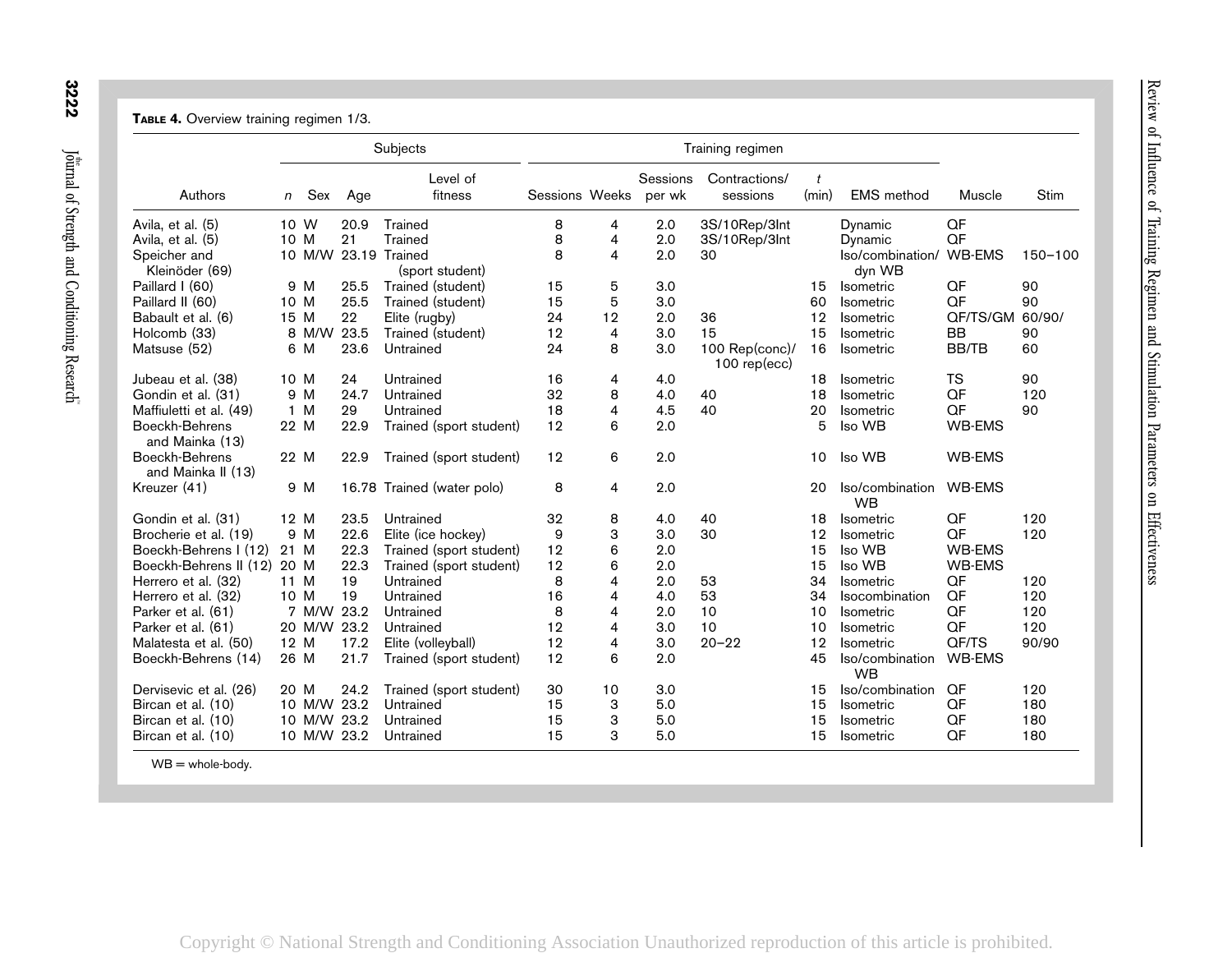| TABLE 5. Overview training regimen 2/3.* |      |     |      |                                  |    |                         |     |                                                                                      |                 |                    |               |                     |
|------------------------------------------|------|-----|------|----------------------------------|----|-------------------------|-----|--------------------------------------------------------------------------------------|-----------------|--------------------|---------------|---------------------|
|                                          |      |     |      | Subjects                         |    |                         |     | Training regimen                                                                     |                 |                    |               |                     |
| Authors                                  |      |     |      |                                  |    |                         |     | $n$ Sex Age Level of fitness Sessions wks Ses per wk Contractions/sessions $t$ (min) |                 | <b>EMS</b> method  | Muscle        | <b>Stim</b>         |
| Maffiuletti et al. (47)                  | 10 M |     |      | 21.8 Elite (volleyball)          | 12 | $\overline{4}$          | 3.0 | $48/30 + 50$ Plyo                                                                    | 26              | Combination        | QF/TS         | 110/10              |
| Maffiuletti et al. (47)                  | 10 M |     |      | 21.8 Elite (volleyball)          | 12 | $\overline{\mathbf{4}}$ | 3.0 | 48/30                                                                                | 26              | <b>Isometric</b>   | QF/TS         | 110/10              |
| Maffiuletti et al. (48)                  |      | 8 M |      | 20.4 Untrained                   | 16 | 4                       | 4.0 | 45                                                                                   | 18              | <b>Isometric</b>   | TS/TA         | 90                  |
| Boeckhh-Behrens<br>and Treu (15)         | 20 M |     |      | 22.4 Trained (sports<br>student) | 12 | 6                       | 2.0 | 5                                                                                    | 25              | Iso WB             | <b>WB-EMS</b> |                     |
| Maffiuletti et al.                       | 10 M |     |      | 24.7 Elite (basketball)          | 12 | 4                       | 3.0 | 48                                                                                   | 16              | <b>Isometric</b>   | QF            | 120                 |
| Colson et al. (22)                       |      | 9 M | 24   | Trained (student)                | 21 | 7                       | 3.0 | 5S/6Rep/3Int                                                                         |                 | <b>Isometric</b>   | <b>BB</b>     | 90                  |
| Hortobagyi et al. (35)                   |      | 8 W |      | 24.8 Untrained                   | 24 | 6                       | 4.0 | 35                                                                                   |                 | Dyn (isokinetic)   | QF            | 90 dyn              |
| Willougby and<br>Simpson (76)            |      | 5 W | 20   | <b>Trained athletes</b>          | 18 | 6                       | 3.0 |                                                                                      |                 | Isometric          | QF            |                     |
| Willougby and<br>Simpson (76)            |      | 5 W | 20   | <b>Trained athletes</b>          | 18 | 6                       | 3.0 | 3S/8-10Rep /3Int<br>(85%1RM)                                                         |                 | Dyn/isokinetic     | QF            | dyn                 |
| Hortogagyi et al. (34)                   |      | 8 W |      | 26.3 Untrained                   | 24 | 6                       | 4.0 | 4-6S/6-8Rep/1Int                                                                     |                 | Dyn (isokinetic)   | QF            | 120                 |
| Willoughby and<br>Simpson (75)           |      | 6 M | 20   | Elite (basketball)               | 18 | 6                       | 3.0 | 10                                                                                   | 10              | Isometric          | <b>BB</b>     | 180                 |
| Willoughby and<br>Simpson (75)           |      | 6 M | 20   | Elite (basketball)               | 18 | 6                       | 3.0 | 3S/8-10Rep/3Int                                                                      | 10              | Dyn/isokinetic     | <b>BB</b>     | $180^{\circ} - 30$  |
| Pichon et al. (62)                       | 7    |     | 23   | Elite (swimming)                 | 9  | 3                       | 3.0 | 27                                                                                   | 12              | <b>Isometric</b>   | LD            | 140 $^{\circ}$ arms |
| Martin et al. (51)                       |      | 6 M |      | 23.2 Untrained                   | 12 | $\overline{4}$          | 3.0 |                                                                                      | 10              | <b>Isometric</b>   | <b>TS</b>     | Full dorsi flex     |
| Miller and                               | 16 M |     |      | 23.3 Trained (student)           | 15 | 5                       | 3.0 | 5S/5Rep/3Int                                                                         |                 | <b>Isometric</b>   | <b>BB</b>     | 155                 |
| Thepaut-Mathieu (55)                     |      |     |      |                                  |    |                         |     |                                                                                      |                 |                    |               |                     |
| Balogun et al. (8)                       | 10 M |     | 22   | Untrained                        | 18 | 6                       | 3.0 | Max                                                                                  |                 | <b>Isometric</b>   | QF            | 120                 |
| Balogun et al. (8)                       | 10 M |     | 22   | Untrained                        | 18 | 6                       | 3.0 | Max                                                                                  |                 | <b>Isometric</b>   | QF            | 120                 |
| Balogun et al. (8)                       | 10 M |     |      | 23.1 Untrained                   | 18 | 6                       | 3.0 | Max                                                                                  |                 | <b>Isometric</b>   | QF            | 120                 |
| <b>Rich (64)</b>                         | 12 W |     | 21   |                                  | 18 | 6                       | 3.0 |                                                                                      |                 | <b>Isometric</b>   | <b>TB</b>     | 90                  |
| <b>Rich (64)</b>                         | 12 M |     | 21   |                                  | 18 | 6                       | 3.0 |                                                                                      |                 | <b>Isometric</b>   | <b>TB</b>     | 90                  |
| <b>Rich (64)</b>                         | 12 W |     | 21   |                                  | 18 | 6                       | 3.0 |                                                                                      |                 | <b>Isometric</b>   | <b>BB</b>     | 90                  |
| <b>Rich (64)</b>                         | 12 M |     | 21   |                                  | 18 | 6                       | 3.0 |                                                                                      |                 | <b>Isometric</b>   | <b>BB</b>     | 90                  |
| Portmann and Montpetit (63) 11 W         |      |     | 24   | <b>Trained athletes</b>          | 24 | 8                       | 3.0 | 10                                                                                   |                 | Dyn/isokinetic     | QF            | $90 - 180$          |
| Portmann and Montpetit (63) 11 W         |      |     | 24   | <b>Trained athletes</b>          | 24 | 8                       | 3.0 | 10                                                                                   |                 | Iso/combination QF |               | 90                  |
| Venable et al. (73)                      | 13 M |     | 19   | Untrained                        | 15 | 5                       | 3.0 | 10                                                                                   | 12 <sup>2</sup> | Iso/combination QF |               | 145/130/120         |
| Delitto et al. (25)                      | 1 M  |     | 27   | Elite (weightlifter)             | 18 | 16                      | 1.1 | 10                                                                                   | 30              | <b>Isometric</b>   | QF            | 115                 |
| Soo et al. (68)                          |      | 6 W | 25.2 |                                  | 10 | 5                       | 2.0 | 8                                                                                    |                 | <b>Isometric</b>   | QF            | 120                 |
| Soo et al. (68)                          |      | 9 M | 25.2 |                                  | 10 | 5                       | 2.0 | 8                                                                                    |                 | <b>Isometric</b>   | QF            | 120                 |
| Lai et al. (43)                          |      |     |      | 8 M/W 26.8 Untrained             | 15 | 3                       | 5.0 | 3S/10Rep/1Int                                                                        |                 | <b>Isometric</b>   | QF            | 120                 |
| Lai et al. (43)                          |      |     |      | 8 M/W 23.3 Untrained             | 15 | 3                       | 5.0 | 3S/10Rep/1Int                                                                        |                 | Isometric          | QF            | 120                 |
| Cabric and Appell (21)                   |      | 6 W | 20   | Trained (sports<br>student)      | 14 | $\overline{2}$          | 7.0 | 10                                                                                   |                 | <b>Isometric</b>   | <b>TS</b>     | 10                  |
| Cabric and Appell (20)                   | 12 M |     |      | 21.5 Trained                     | 21 | 3                       | 7.0 | $15 - 25$                                                                            |                 | <b>Isometric</b>   | <b>TS</b>     | 10                  |

\*1RM <sup>=</sup> 1 repetition maximum; Dyn <sup>=</sup> dynamic; TS <sup>=</sup> triceps surae; QF <sup>=</sup> quadriceps femoris; RA <sup>=</sup> rectus abdominis; BB <sup>=</sup> biceps brachii; LD <sup>=</sup> latissimus dorsi; TB <sup>=</sup> triceps brachii; TA  $=$  tibialis anterior; UB  $=$  upper body; GM  $=$  gluteus muscles; WB  $=$  whole body.

VOLUME 25 | NUMBER 11 | NOVEMBER 2011 | VOLUME 25 | NUMBER 11 | NOVEMBER 2011 | 3223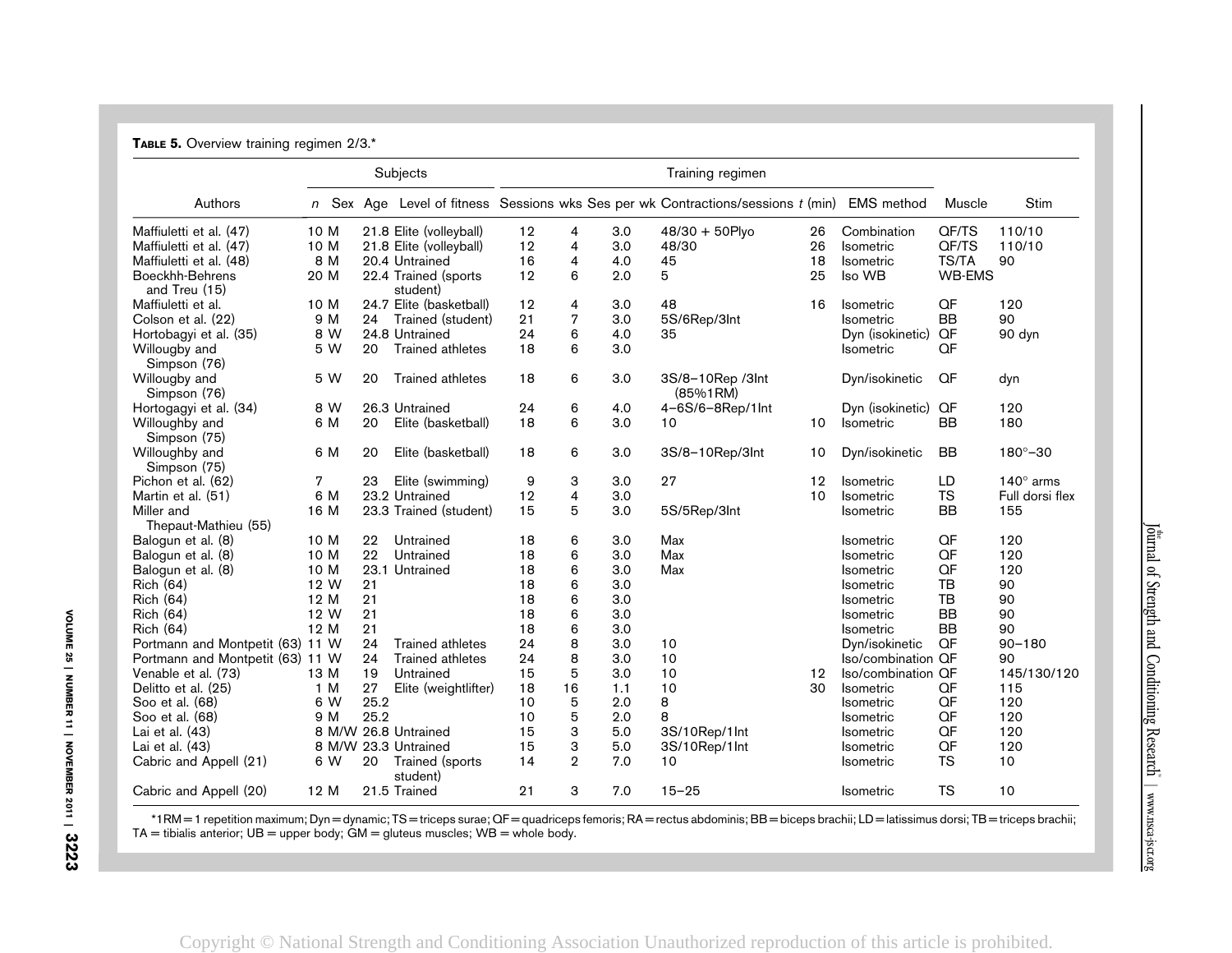|                           |           |     | Subjects  |                                 |       |                |          | Training regimen                  |             |                      |           |                   |
|---------------------------|-----------|-----|-----------|---------------------------------|-------|----------------|----------|-----------------------------------|-------------|----------------------|-----------|-------------------|
| Authors                   | n         | Sex | Age       | Level of fitness Sessions Weeks |       |                | wk       | Ses per Contractions/<br>sessions | t<br>(min)  | <b>EMS</b><br>method | Muscle    | Stim <sup>°</sup> |
| Cabric and Appell (20)    | 12        | M   | 21.5      | <b>Trained</b>                  | 21    | 3              | 7.0      | $15 - 25$                         |             | <b>Isometric</b>     | <b>TS</b> | 10                |
| Kubiak et al. (42)        | 10        | M/W | 24        | Untrained                       | 15    | 5              | 3.0      | 19                                |             | Isometric            | QF        | 120               |
| Alon et al. (1)           | 8         | M/W | 30        | Untrained                       | 12    | $\overline{4}$ | 3.0      |                                   |             | Isometric            | <b>RA</b> | 0                 |
| Alon et al. (1)           | 8         | M/W | 30        | Untrained                       | 12    | $\overline{4}$ | 3.0      |                                   |             | Isometric            | <b>RA</b> | 45                |
| St. Pierre et al. (70)    | 3         | W   | 20        | Trained                         | 7     | 1.5            | 4.7      | 10                                |             | Isometric            | QF        | 90                |
| St. Pierre et al. (70)    | 7         | M   | 20        | <b>Trained</b>                  | 7     | 1.5            | 4.7      | 10                                |             | <b>Isometric</b>     | QF        | 90                |
| Weekslf et al.            | 9         | M   | 33.2      | Elite (tennis)                  | 24    | 6              | 4.0      | 5 Set of maxV<br>diff $\circ$ s   |             | Dyn/isokinetic       | QF        |                   |
| Nobbs et al. (57)         | 9         | W   | 20.89     | Trained (student)               | 18    | 6              | 3.0      | 10                                |             | Dyn (isokinetic) QF  |           | 45                |
| Nobbs et al. (57)         | 9         | W   | 21.22     | Trained (student)               | 18    | 6              | 3.0      | 3S/6Rep                           |             | Dyn (isokinetic) QF  |           | $90 - 180$        |
| Selkowitz (67)            | 8         | M/W | 24.6      | Trained (student)               | 12    | 4              | 3.0      | 10                                |             | <b>Isometric</b>     | QF        | 120               |
| Boutelle et al. (17)      | 9         | M/W | 26        |                                 | 20    | $\overline{4}$ | 5.0      | 10                                |             | <b>Isometric</b>     | QF        | 150               |
| Stefanovska Vodovnik (71) | 5         |     | 22.5      | Untrained                       | 24    | 4              | 6.0      |                                   | 10          | <b>Isometric</b>     | QF        | 120               |
| Stefanovska Vodovnik (71) | 5         |     | 22.5      | Untrained                       | 24    | 4              | 6.0      |                                   | 10          | <b>Isometric</b>     | QF        | 120               |
| Mohr et al. (56)          | 6         | W   | 25        | Untrained                       | 15    | 3              | 5.0      | 10                                |             | <b>Isometric</b>     | QF        | 120               |
| Fahey et al. (29)         | 19        | M   | 27.5      | Untrained                       | 18    | 6              | 3.0      |                                   | 15          | <b>Isometric</b>     | QF        | 115               |
| Fahey et al. (29)         | 19        | M   | 27.5      | Untrained                       | 18    | 6              | 3.0      |                                   | 15          | <b>Isometric</b>     | QF        | 180               |
| Currier and Mann (24)     | 8         | M/W | 24        | Untrained                       | 15    | 5              | 3.0      | 10                                |             | <b>Isometric</b>     | QF        | 120               |
| Currier and Mann (24)     | 9         | M/W | 24        | Untrained                       | 15    | 5              | 3.0      | 10                                |             | Isometric            | QF        | 120               |
| Laughman et al. (45)      | 20        | M/W | 23.5      | Untrained                       | 25    | 5              | 5.0      | 10                                | 12.50       | <b>Isometric</b>     | QF        | 120               |
| Owens and Malone (59)     | 10        | M/W | 21        | Untrained                       | 10    | 1.5            | 6.7      | 10                                |             | <b>Isometric</b>     | QF        | 145               |
| Owens and Melone (59)     | 10        | M/W | 21        | Untrained                       | 5     | 1.5            | 3.3      | 10                                |             | Isometric            | QF        | 145               |
| McMiken et al. (54)       | 9         | M/W | 21.3      |                                 | 10    | 3              | 3.3      | 10                                |             | Isometric            | QF        | 150               |
| Romero et al. (65)        | 9         | W   | 21.6      | Untrained                       | 10    | 5              | 2.0      |                                   | 15          | Isometric            | QF        | 115               |
| Eriksson et al. (28)      | 9         |     | 20        | Trained (student)               | 25    | 5              | 5.0      | ca. 24                            | 12          | Isometric            | QF        | 90                |
| Eriksson et al. (28)      | 4         |     | 22        | Trained (student)               | 15    | $\overline{4}$ | 3.8      | 6                                 | 6           | Isometric            | QF        | 90                |
| Kots and Chwilon (39)     | 16        |     | 17        | Trained (judo)                  | 16    | 2.5            | 6.4      | 10                                | 10          | <b>Isometric</b>     | <b>TS</b> |                   |
| Kots and Chwilon (39)     | 19        |     |           |                                 | 16    | 2.5            | 6.4      | 10                                | 10          | Isometric            | <b>TS</b> |                   |
| Anzil et al. (2)          | 10        | M   | 18        | Untrained                       | 52    | 8              | 6.5      |                                   |             | <b>Isometric</b>     | QF        | 90                |
| Massey et al. (52)        | 16        | M   | 22        | Trained (marines)               |       | 9              |          |                                   | 40          | <b>Isometric</b>     | <b>UB</b> | Diff.             |
| Mean value (SD)           | 10.6(4.9) |     | 22.8(2.8) |                                 | 16.3  | 5.0            | 3.5(1.4) |                                   | 17.5 (10.5) |                      |           | 108.1 (39.3)      |
|                           |           |     |           |                                 | (6.9) | (2.2)          |          |                                   |             |                      |           |                   |

TABLE 6. Overview training regimen 3/3.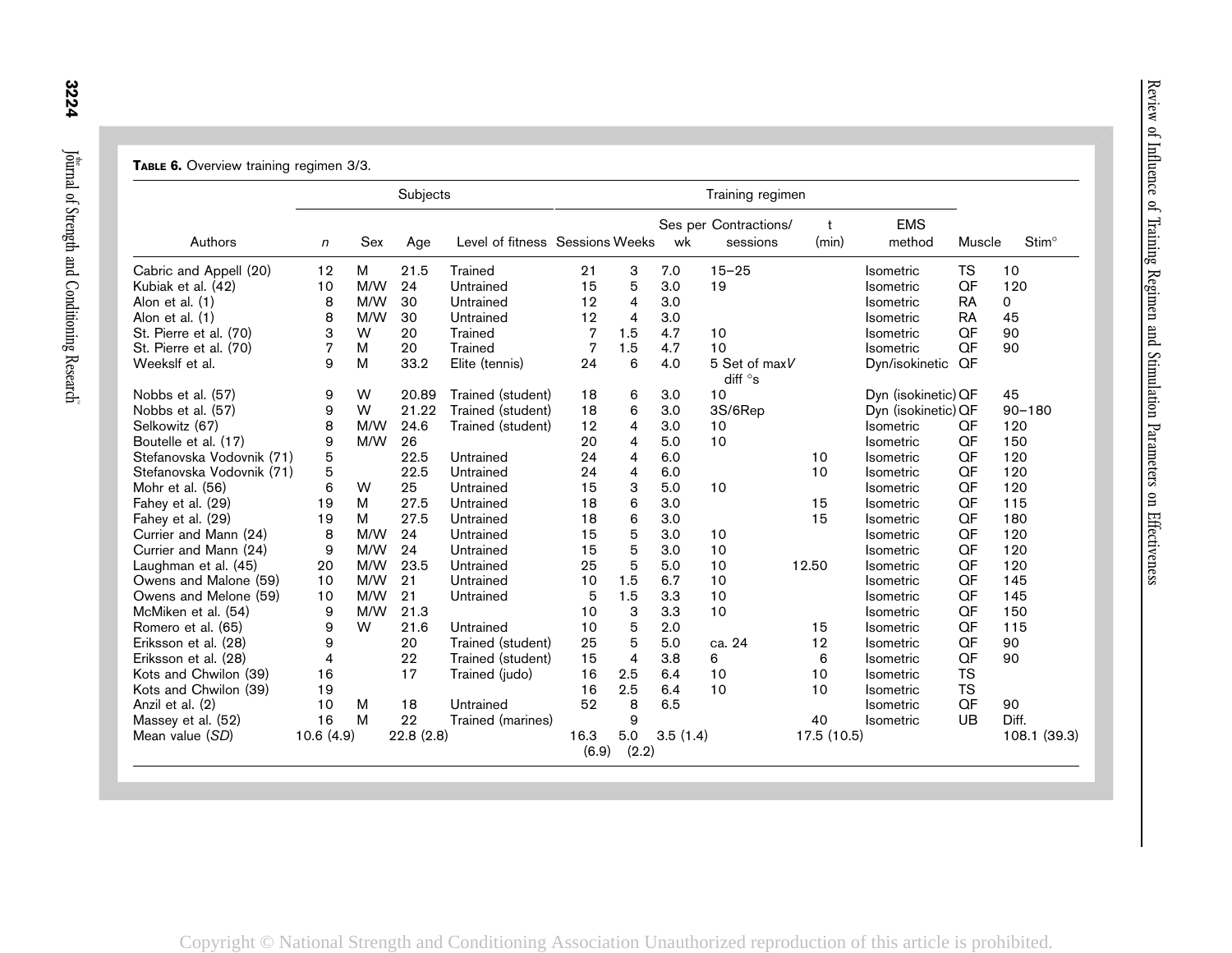| TABLE 7. Overview EMS parameters 1/3.* |  |  |  |
|----------------------------------------|--|--|--|
|----------------------------------------|--|--|--|

|                                            |                      |                                    | Stimulation parameters |         |        |         |       |             |      |           | Stimulation<br>intensity |      |
|--------------------------------------------|----------------------|------------------------------------|------------------------|---------|--------|---------|-------|-------------|------|-----------|--------------------------|------|
| Authors                                    | Type of<br>current   | Type of<br>stimulator              | Impulse<br>form        | $\mu$ s | Hz     | mA      | on(s) | off(s) Duty |      | Rise/fall | %MVC                     | ø    |
| Avila et al. (5)                           | Russian current      | Physiotonus Slim,<br>Bioset, Brazi | Sinus                  | 200     |        | 50 44   |       |             |      |           |                          |      |
| Avila et al. (5)                           | Russian current      | Physiotonus Slim,<br>Bioset, Brazi | Sinus                  | 200     | 50 58  |         |       |             |      |           |                          |      |
| Speicher et al. (69)                       | <b>Biphasic</b>      | Miha Bodytec                       | Rectangular 350        |         | 85     |         | 60    | 60          | 50.0 |           |                          |      |
| Paillard I (60)                            | <b>Biphasic</b>      | CEFARTM MYO 4, Sweden              | Rectangular 450        |         |        | 80 60.8 | 6     | 18          | 25.0 | 1.8/1.2   |                          |      |
| Paillard (60)                              | <b>Biphasic</b>      | CEFARTM MYO 4, Sweden              | Rectangular 450        |         |        | 25 67.6 | 10    | 6           | 62.5 | 1.8/1.2   |                          |      |
| Babault et al. (6)                         | <b>Biphasic</b>      | <b>Compex Medical SA</b>           | Rectangular 400        |         | 100    | 50      | 5     | 15          | 25.0 |           | 60                       | 60   |
| Holcomb (33)                               | Russian current      | Forte 400 Combo E-Stimulator       | Sinus                  |         | 90     |         | 15    | 45          | 25.0 |           | 20.4                     | 20.4 |
| Matsuse et al. (53)                        | <b>Biphasic</b>      |                                    | Rectangular            |         | 20     | 10      | 2     |             |      |           | $25 - 30$                | 27.5 |
| Jubeau et al. (38)                         | <b>Biphasic</b>      | <b>Compex Medical SA</b>           | Rectangular 400        |         | 75     | 70.5    | 6.25  | 20          | 23.8 | 1.5/0.75  | $82 \pm 19$              | 82   |
| Gondin et al. (31)                         | <b>Biphasic</b>      | <b>Compex Medical SA</b>           | Rectangular 400        |         | 75     | 72.5    | 6.25  | 20          | 23.8 | 1.5/0.75  | $68 \pm 14$              | 68   |
| Maffiuletti et al. (49)                    | <b>Biphasic</b>      | <b>Compex Medical SA</b>           | Rectangular 400        |         | 75     | 64      | 6.25  | 20          | 23.8 | 1.5/0.75  | $61 - 79$                | 70   |
| Boeckh-Behrens and<br>Mainka (13)          | <b>Biphasic</b>      | <b>Body Transformer</b>            | Rectangular 350        |         | 80     |         | 4     | 4           | 50.0 | 0/0       |                          |      |
| Boeckh-Behrens and Biphasic<br>Mainka (13) |                      | <b>Body Transformer</b>            | Rectangular 350        |         | 80     |         | 4     | 4           | 50.0 | 0/0       |                          |      |
| Kreuzer et al. (41)                        | <b>Biphasic</b>      | <b>Body Transformer</b>            | Rectangular 350        |         | 85     |         | 4     | 4           | 50.0 |           |                          |      |
| Gondin et al. (31)                         | <b>Biphasic</b>      | <b>Compex Medical SA</b>           | Rectangular 400        |         | 75     | 75      | 4     | 20          | 16.7 |           | $1.5/0.75$ 68 $\pm$ 13   | 68   |
| Brocherie et al. (19)                      | <b>Biphasic</b>      | Compex 2 Medical SA                | Rectangular 250        |         | 85     |         | 4     | 20          | 16.7 |           | 60                       | 60   |
| Boeckh-Behrens and<br>Bengel (12)          | <b>Biphasic</b>      | <b>Body Transformer</b>            | Rectangular 350        |         | 80     |         | 4     | 4           | 50.0 | 0/0       |                          |      |
| Boeckh-Behrens and Biphasic<br>Bengel (12) |                      | <b>Body Transformer</b>            | Rectangular 350        |         | 80     |         | 4     | 10          | 28.6 | 0/0       |                          |      |
| Herrero et al. (32)                        | <b>Biphasic</b>      | <b>Compex Medical SA</b>           | Rectangular            | 400     | 120 40 |         | 3     | 30          | 9.1  | 0.75/0.5  |                          |      |
| Herrero et al. (32)                        | <b>Biphasic</b>      | <b>Compex Sport Medical SA</b>     | Rectangular            | 400     | 120 66 |         | 3     | 30          | 9.1  | 0.75/0.5  |                          |      |
| Parker et al. (61)                         |                      | Forte 200 electrical stimulator    |                        | 200     | 50     | 82.8    | 10    | 50          | 16.7 |           | 63                       | 63   |
| Parker et al. (61)                         |                      | Forte 200 electrical stimulator    |                        | 200     | 50     | 75.3    | 10    | 50          | 16.7 |           | 69.5                     | 69.5 |
| Malatesta et al. (50)                      | <b>Biphasic</b>      | Compex 2 Medical SA                | Rectangular            | 400     | 120    | 80      | 4.25  | 31.5        | 11.9 | 0.7/0.5   |                          |      |
| Boeckh-Behrens<br>et al. (14)              | <b>Biphasic</b>      | <b>Body Transformer</b>            | Triangular             | 350     | 80     |         | 8     | 4           | 66.7 | 0.3/0     |                          |      |
| Dervisevic et al. (26)                     |                      | BIMED 999S                         |                        |         |        |         |       |             |      |           | 10                       | 10   |
| Bircan et al. (10)                         | Interference current | Myomed 932                         | Sinus                  |         |        | 80 44   | 13    | 50          | 20.6 | 2/1s      |                          |      |
| Bircan et al. (10)                         | Interference current | Myomed 932                         | Sinus                  |         |        | 80 43.5 | 13    | 50          | 20.6 | 2/1s      |                          |      |
| Bircan et al. (10)                         | Biphasic symmetr.    | Myomed 932                         |                        | 100     | 80 44  |         | 13    | 50          |      | 20.6 2/1s |                          |      |
| $*F$ $*$                                   |                      |                                    |                        |         |        |         |       |             |      |           |                          |      |

\*EMS <sup>=</sup> electromyostimulation.

VOLUME 25 | NUMBER 11 | NOVEMBER 2011 | VOLUME 25 | NUMBER 11 | NOVEMBER 2011 | 3225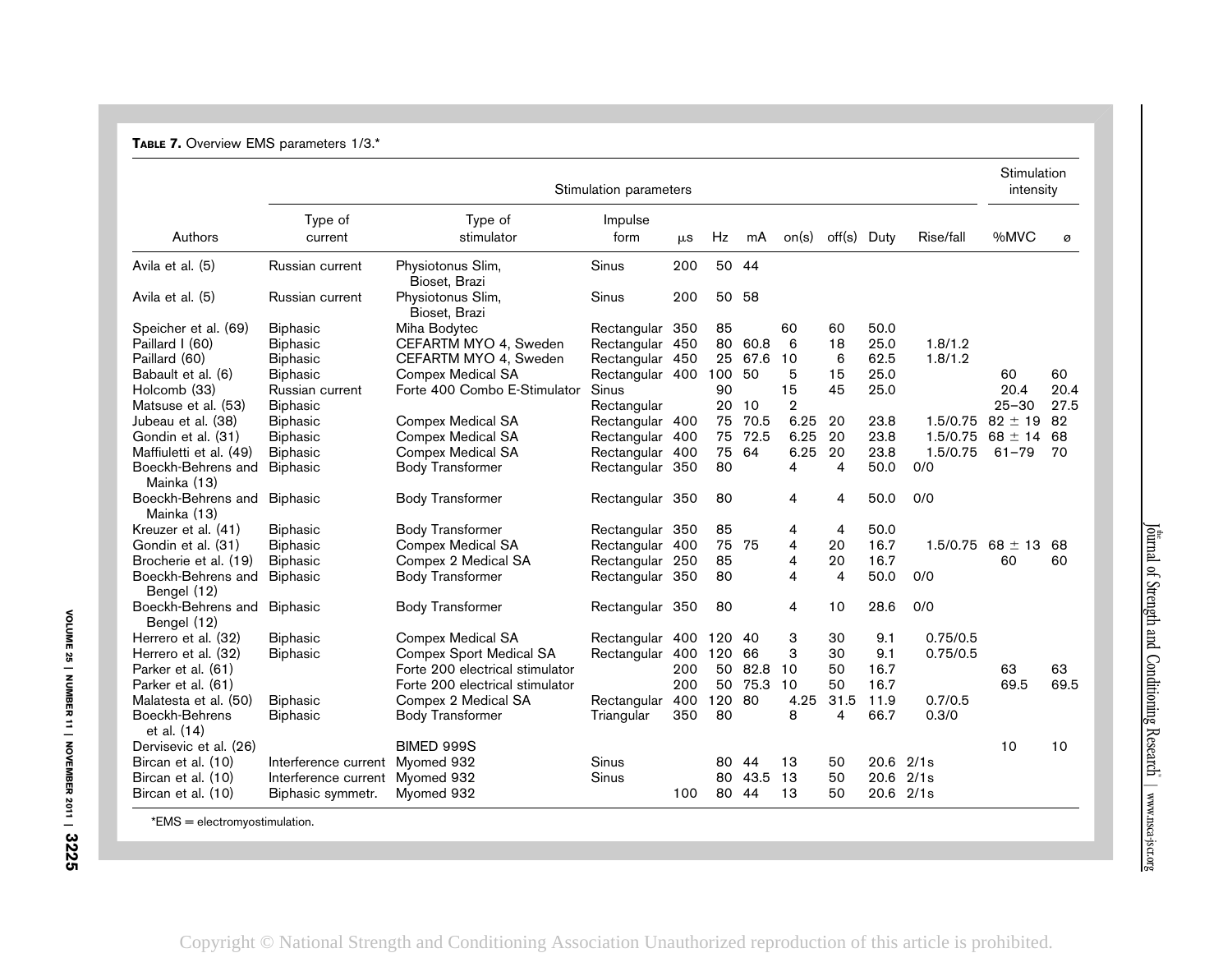#### TABLE 8. Overview EMS parameters 2/3.

| off (s)<br>%MVC<br>Authors<br>Type of current<br>Type of stimulator<br>Hz<br>mA<br>on (s)<br>Duty<br>Rise/fall<br>Impulse form<br>$\mu$ s<br>Maffiuletti et al. (47)<br>Compex Sport Medical SA<br>400<br>120<br>90<br>3<br>15.0<br>0.75/0.5<br>60<br><b>Biphasic</b><br>Rectangular<br>17<br>3<br>Compex Sport Medical SA<br>90<br>17<br>15.0<br>0.75/0.5<br>60<br>Maffiuletti et al. (47)<br><b>Biphasic</b><br>Rectangular<br>400<br>120<br>75<br>60<br>$\overline{4}$<br>20<br>16.7<br>$50 - 70$<br><b>Biphasic</b><br><b>Compex Sport Medical SA</b><br>Rectangular<br>400<br>Maffiuletti et al. (48)<br>80<br>8<br>66.7<br>Boeckhh-Behrens<br><b>Body Transformer</b><br>350<br>$\overline{4}$<br>0.3/0<br><b>Biphasic</b><br>Triangular<br>and Treu (15)<br>Compex 2 Medical SA<br>400<br>100<br>3<br>17<br>15.0<br>80<br>Maffiuletti et al. (46)<br><b>Biphasic</b><br>Rectangular<br>80<br>3<br>$60 - 70$<br>80<br>100<br><b>Biphasic</b><br>Compex 2 Medical SA<br>240<br>Colson et al. (22)<br>Rectangular<br>Electrostim 180-2<br>50<br>52.5<br>50.0<br>$49 - 106$<br>Hortobágyi et al. (35)<br>Alternating current<br>Sinus<br>12.2<br>Sinus<br>50<br>25<br>180<br>Willougby and<br>Dynatron 500<br>100<br>Simpson (76)<br>Sinus<br>25<br>180<br>12.2<br>Willougby and<br>Dynatron 500<br>100<br>50<br>Simpson (76)<br>52<br>Hortobágyi et al. (34)<br><b>Biphasic</b><br>Sinus<br>50<br>50.0<br>$70 - 150$<br>Electrostim 180-2<br>100<br>50<br>30<br>120<br>20.0<br>85<br>Willoughby and<br>Dynatron 500<br>Symmetric<br>Simpson (75)<br>Willoughby and<br>100<br>50<br>30<br>120<br>20.0<br>85<br>Dynatron 500<br>Simpson (75)<br>23.1<br><b>Stiwell Stimulator</b><br>300<br>80<br>6<br>20<br>60<br>Pichon et al. (62)<br><b>Biphasic</b><br>Rectangular<br>5<br>70<br>25.0<br>Compex Sport Medical SA<br>200<br>15<br>63.2 $\pm$ 8.6<br>Mmethodin et al.<br>Alternating current<br>5<br>90<br>59.9<br>25<br>16.7<br>$1 - 2/$<br>30.6<br>Miller and<br>Prototype Uni. Compiegne<br>200<br>Monophasic<br>Rectangular<br>Thepaut-Mathieu (55)<br><b>HVGS</b><br>2-Peak (needle)<br>70<br>20<br>10<br>50<br>16.7<br>Balogun et al. (8)<br>Monophasic<br>70<br>45<br>10<br>16.7<br>Monophasic<br><b>HVGS</b><br>50<br>Balogun et al. (8)<br>2-Peak (needle)<br><b>HVGS</b><br>70<br>80<br>10<br>16.7<br>Monophasic<br>2-Peak (needle)<br>50<br>Balogun et al. (8)<br>16.7<br>Rich (64)<br>Electrostim 180-2<br>Sinus<br>100<br>50<br>18.4<br>10<br>50<br>5/0<br>62.3<br>Russian current<br>50<br>34<br>16.7<br>45.5<br>Sinus<br>100<br>10<br>50<br>5/0<br>Rich (64)<br>Russian current<br>Electrostim 180-2<br>Sinus<br>100<br>50<br>42.8<br>10<br>50<br>16.7<br>5/0<br>37.2<br>Rich (64)<br>Russian current<br>Electrostim 180-2<br>100<br>50<br>54.7<br>10<br>50<br>16.7<br>5/0<br>29.6<br>Rich (64)<br>Electrostim 180-2<br>Sinus<br>Russian current<br>10<br>50<br>16.7<br><b>BMR Powerstim</b><br>400<br>100<br>$82.2 - 93.6$<br>Portmann and<br>Monophasic comp<br>Rectangular<br>Montpetit (63)<br><b>BMR Powerstim</b><br>400<br>100<br>10<br>50<br>16.7<br>$81.1 - 94.8$<br>Portmann and<br>Monophasic comp<br>Rectangular<br>Montpetit (63)<br>Intelect VMS Stimulator<br>Venable et al. (73)<br>200<br>50<br>15<br>60<br>20.0<br>5/0<br>$33 - 110$<br><b>Biphasic</b><br>Rectangular<br>75<br>200<br>180<br>5.8<br>VersaStim 380 Miami<br>11<br>112<br>Delitto et al. (25)<br>Triangular<br>50<br>40<br>15<br>50<br>Soo et al. (68)<br>Russian current<br>Electrostim 180-2<br>Sinus<br>5/0<br>15<br>Sinus<br>50<br>40<br>5/0<br>50<br>Soo et al. (68)<br>Russian current<br>Electrostim 180-2<br>5<br>50<br>5<br>50.0<br>$56.6 - 72.7$<br>Lai et al. (43)<br>Minidyne 3 UK<br>200<br>Biphasic asymetr.<br>Asymmetric<br>5<br>50<br>5<br>50.0<br>Minidyne 3 UK<br>200<br>Lai et al. (43)<br>Biphasic asymetr.<br>Asymmetric<br>$43.4 - 60.5$ |  | Stimulation parameters |  |  |  | Stimulation<br>intensity |      |
|----------------------------------------------------------------------------------------------------------------------------------------------------------------------------------------------------------------------------------------------------------------------------------------------------------------------------------------------------------------------------------------------------------------------------------------------------------------------------------------------------------------------------------------------------------------------------------------------------------------------------------------------------------------------------------------------------------------------------------------------------------------------------------------------------------------------------------------------------------------------------------------------------------------------------------------------------------------------------------------------------------------------------------------------------------------------------------------------------------------------------------------------------------------------------------------------------------------------------------------------------------------------------------------------------------------------------------------------------------------------------------------------------------------------------------------------------------------------------------------------------------------------------------------------------------------------------------------------------------------------------------------------------------------------------------------------------------------------------------------------------------------------------------------------------------------------------------------------------------------------------------------------------------------------------------------------------------------------------------------------------------------------------------------------------------------------------------------------------------------------------------------------------------------------------------------------------------------------------------------------------------------------------------------------------------------------------------------------------------------------------------------------------------------------------------------------------------------------------------------------------------------------------------------------------------------------------------------------------------------------------------------------------------------------------------------------------------------------------------------------------------------------------------------------------------------------------------------------------------------------------------------------------------------------------------------------------------------------------------------------------------------------------------------------------------------------------------------------------------------------------------------------------------------------------------------------------------------------------------------------------------------------------------------------------------------------------------------------------------------------------------------------------------------------------------------------------------------------------------------------------------------------------------------------------------------------------------------------------------------------------------------------------------------------------------------------------------------------------------------------------------------------------------------------------------------------------------------------------------------------|--|------------------------|--|--|--|--------------------------|------|
|                                                                                                                                                                                                                                                                                                                                                                                                                                                                                                                                                                                                                                                                                                                                                                                                                                                                                                                                                                                                                                                                                                                                                                                                                                                                                                                                                                                                                                                                                                                                                                                                                                                                                                                                                                                                                                                                                                                                                                                                                                                                                                                                                                                                                                                                                                                                                                                                                                                                                                                                                                                                                                                                                                                                                                                                                                                                                                                                                                                                                                                                                                                                                                                                                                                                                                                                                                                                                                                                                                                                                                                                                                                                                                                                                                                                                                                                      |  |                        |  |  |  |                          | ø    |
|                                                                                                                                                                                                                                                                                                                                                                                                                                                                                                                                                                                                                                                                                                                                                                                                                                                                                                                                                                                                                                                                                                                                                                                                                                                                                                                                                                                                                                                                                                                                                                                                                                                                                                                                                                                                                                                                                                                                                                                                                                                                                                                                                                                                                                                                                                                                                                                                                                                                                                                                                                                                                                                                                                                                                                                                                                                                                                                                                                                                                                                                                                                                                                                                                                                                                                                                                                                                                                                                                                                                                                                                                                                                                                                                                                                                                                                                      |  |                        |  |  |  |                          | 60   |
|                                                                                                                                                                                                                                                                                                                                                                                                                                                                                                                                                                                                                                                                                                                                                                                                                                                                                                                                                                                                                                                                                                                                                                                                                                                                                                                                                                                                                                                                                                                                                                                                                                                                                                                                                                                                                                                                                                                                                                                                                                                                                                                                                                                                                                                                                                                                                                                                                                                                                                                                                                                                                                                                                                                                                                                                                                                                                                                                                                                                                                                                                                                                                                                                                                                                                                                                                                                                                                                                                                                                                                                                                                                                                                                                                                                                                                                                      |  |                        |  |  |  |                          | 60   |
|                                                                                                                                                                                                                                                                                                                                                                                                                                                                                                                                                                                                                                                                                                                                                                                                                                                                                                                                                                                                                                                                                                                                                                                                                                                                                                                                                                                                                                                                                                                                                                                                                                                                                                                                                                                                                                                                                                                                                                                                                                                                                                                                                                                                                                                                                                                                                                                                                                                                                                                                                                                                                                                                                                                                                                                                                                                                                                                                                                                                                                                                                                                                                                                                                                                                                                                                                                                                                                                                                                                                                                                                                                                                                                                                                                                                                                                                      |  |                        |  |  |  |                          | 60   |
|                                                                                                                                                                                                                                                                                                                                                                                                                                                                                                                                                                                                                                                                                                                                                                                                                                                                                                                                                                                                                                                                                                                                                                                                                                                                                                                                                                                                                                                                                                                                                                                                                                                                                                                                                                                                                                                                                                                                                                                                                                                                                                                                                                                                                                                                                                                                                                                                                                                                                                                                                                                                                                                                                                                                                                                                                                                                                                                                                                                                                                                                                                                                                                                                                                                                                                                                                                                                                                                                                                                                                                                                                                                                                                                                                                                                                                                                      |  |                        |  |  |  |                          |      |
|                                                                                                                                                                                                                                                                                                                                                                                                                                                                                                                                                                                                                                                                                                                                                                                                                                                                                                                                                                                                                                                                                                                                                                                                                                                                                                                                                                                                                                                                                                                                                                                                                                                                                                                                                                                                                                                                                                                                                                                                                                                                                                                                                                                                                                                                                                                                                                                                                                                                                                                                                                                                                                                                                                                                                                                                                                                                                                                                                                                                                                                                                                                                                                                                                                                                                                                                                                                                                                                                                                                                                                                                                                                                                                                                                                                                                                                                      |  |                        |  |  |  |                          | 80   |
|                                                                                                                                                                                                                                                                                                                                                                                                                                                                                                                                                                                                                                                                                                                                                                                                                                                                                                                                                                                                                                                                                                                                                                                                                                                                                                                                                                                                                                                                                                                                                                                                                                                                                                                                                                                                                                                                                                                                                                                                                                                                                                                                                                                                                                                                                                                                                                                                                                                                                                                                                                                                                                                                                                                                                                                                                                                                                                                                                                                                                                                                                                                                                                                                                                                                                                                                                                                                                                                                                                                                                                                                                                                                                                                                                                                                                                                                      |  |                        |  |  |  |                          | 65   |
|                                                                                                                                                                                                                                                                                                                                                                                                                                                                                                                                                                                                                                                                                                                                                                                                                                                                                                                                                                                                                                                                                                                                                                                                                                                                                                                                                                                                                                                                                                                                                                                                                                                                                                                                                                                                                                                                                                                                                                                                                                                                                                                                                                                                                                                                                                                                                                                                                                                                                                                                                                                                                                                                                                                                                                                                                                                                                                                                                                                                                                                                                                                                                                                                                                                                                                                                                                                                                                                                                                                                                                                                                                                                                                                                                                                                                                                                      |  |                        |  |  |  |                          | 77.5 |
|                                                                                                                                                                                                                                                                                                                                                                                                                                                                                                                                                                                                                                                                                                                                                                                                                                                                                                                                                                                                                                                                                                                                                                                                                                                                                                                                                                                                                                                                                                                                                                                                                                                                                                                                                                                                                                                                                                                                                                                                                                                                                                                                                                                                                                                                                                                                                                                                                                                                                                                                                                                                                                                                                                                                                                                                                                                                                                                                                                                                                                                                                                                                                                                                                                                                                                                                                                                                                                                                                                                                                                                                                                                                                                                                                                                                                                                                      |  |                        |  |  |  |                          |      |
|                                                                                                                                                                                                                                                                                                                                                                                                                                                                                                                                                                                                                                                                                                                                                                                                                                                                                                                                                                                                                                                                                                                                                                                                                                                                                                                                                                                                                                                                                                                                                                                                                                                                                                                                                                                                                                                                                                                                                                                                                                                                                                                                                                                                                                                                                                                                                                                                                                                                                                                                                                                                                                                                                                                                                                                                                                                                                                                                                                                                                                                                                                                                                                                                                                                                                                                                                                                                                                                                                                                                                                                                                                                                                                                                                                                                                                                                      |  |                        |  |  |  |                          |      |
|                                                                                                                                                                                                                                                                                                                                                                                                                                                                                                                                                                                                                                                                                                                                                                                                                                                                                                                                                                                                                                                                                                                                                                                                                                                                                                                                                                                                                                                                                                                                                                                                                                                                                                                                                                                                                                                                                                                                                                                                                                                                                                                                                                                                                                                                                                                                                                                                                                                                                                                                                                                                                                                                                                                                                                                                                                                                                                                                                                                                                                                                                                                                                                                                                                                                                                                                                                                                                                                                                                                                                                                                                                                                                                                                                                                                                                                                      |  |                        |  |  |  |                          | 110  |
|                                                                                                                                                                                                                                                                                                                                                                                                                                                                                                                                                                                                                                                                                                                                                                                                                                                                                                                                                                                                                                                                                                                                                                                                                                                                                                                                                                                                                                                                                                                                                                                                                                                                                                                                                                                                                                                                                                                                                                                                                                                                                                                                                                                                                                                                                                                                                                                                                                                                                                                                                                                                                                                                                                                                                                                                                                                                                                                                                                                                                                                                                                                                                                                                                                                                                                                                                                                                                                                                                                                                                                                                                                                                                                                                                                                                                                                                      |  |                        |  |  |  |                          | 85   |
|                                                                                                                                                                                                                                                                                                                                                                                                                                                                                                                                                                                                                                                                                                                                                                                                                                                                                                                                                                                                                                                                                                                                                                                                                                                                                                                                                                                                                                                                                                                                                                                                                                                                                                                                                                                                                                                                                                                                                                                                                                                                                                                                                                                                                                                                                                                                                                                                                                                                                                                                                                                                                                                                                                                                                                                                                                                                                                                                                                                                                                                                                                                                                                                                                                                                                                                                                                                                                                                                                                                                                                                                                                                                                                                                                                                                                                                                      |  |                        |  |  |  |                          | 85   |
|                                                                                                                                                                                                                                                                                                                                                                                                                                                                                                                                                                                                                                                                                                                                                                                                                                                                                                                                                                                                                                                                                                                                                                                                                                                                                                                                                                                                                                                                                                                                                                                                                                                                                                                                                                                                                                                                                                                                                                                                                                                                                                                                                                                                                                                                                                                                                                                                                                                                                                                                                                                                                                                                                                                                                                                                                                                                                                                                                                                                                                                                                                                                                                                                                                                                                                                                                                                                                                                                                                                                                                                                                                                                                                                                                                                                                                                                      |  |                        |  |  |  |                          | 60   |
|                                                                                                                                                                                                                                                                                                                                                                                                                                                                                                                                                                                                                                                                                                                                                                                                                                                                                                                                                                                                                                                                                                                                                                                                                                                                                                                                                                                                                                                                                                                                                                                                                                                                                                                                                                                                                                                                                                                                                                                                                                                                                                                                                                                                                                                                                                                                                                                                                                                                                                                                                                                                                                                                                                                                                                                                                                                                                                                                                                                                                                                                                                                                                                                                                                                                                                                                                                                                                                                                                                                                                                                                                                                                                                                                                                                                                                                                      |  |                        |  |  |  |                          | 63.2 |
|                                                                                                                                                                                                                                                                                                                                                                                                                                                                                                                                                                                                                                                                                                                                                                                                                                                                                                                                                                                                                                                                                                                                                                                                                                                                                                                                                                                                                                                                                                                                                                                                                                                                                                                                                                                                                                                                                                                                                                                                                                                                                                                                                                                                                                                                                                                                                                                                                                                                                                                                                                                                                                                                                                                                                                                                                                                                                                                                                                                                                                                                                                                                                                                                                                                                                                                                                                                                                                                                                                                                                                                                                                                                                                                                                                                                                                                                      |  |                        |  |  |  |                          | 30.6 |
|                                                                                                                                                                                                                                                                                                                                                                                                                                                                                                                                                                                                                                                                                                                                                                                                                                                                                                                                                                                                                                                                                                                                                                                                                                                                                                                                                                                                                                                                                                                                                                                                                                                                                                                                                                                                                                                                                                                                                                                                                                                                                                                                                                                                                                                                                                                                                                                                                                                                                                                                                                                                                                                                                                                                                                                                                                                                                                                                                                                                                                                                                                                                                                                                                                                                                                                                                                                                                                                                                                                                                                                                                                                                                                                                                                                                                                                                      |  |                        |  |  |  |                          |      |
|                                                                                                                                                                                                                                                                                                                                                                                                                                                                                                                                                                                                                                                                                                                                                                                                                                                                                                                                                                                                                                                                                                                                                                                                                                                                                                                                                                                                                                                                                                                                                                                                                                                                                                                                                                                                                                                                                                                                                                                                                                                                                                                                                                                                                                                                                                                                                                                                                                                                                                                                                                                                                                                                                                                                                                                                                                                                                                                                                                                                                                                                                                                                                                                                                                                                                                                                                                                                                                                                                                                                                                                                                                                                                                                                                                                                                                                                      |  |                        |  |  |  |                          |      |
|                                                                                                                                                                                                                                                                                                                                                                                                                                                                                                                                                                                                                                                                                                                                                                                                                                                                                                                                                                                                                                                                                                                                                                                                                                                                                                                                                                                                                                                                                                                                                                                                                                                                                                                                                                                                                                                                                                                                                                                                                                                                                                                                                                                                                                                                                                                                                                                                                                                                                                                                                                                                                                                                                                                                                                                                                                                                                                                                                                                                                                                                                                                                                                                                                                                                                                                                                                                                                                                                                                                                                                                                                                                                                                                                                                                                                                                                      |  |                        |  |  |  |                          |      |
|                                                                                                                                                                                                                                                                                                                                                                                                                                                                                                                                                                                                                                                                                                                                                                                                                                                                                                                                                                                                                                                                                                                                                                                                                                                                                                                                                                                                                                                                                                                                                                                                                                                                                                                                                                                                                                                                                                                                                                                                                                                                                                                                                                                                                                                                                                                                                                                                                                                                                                                                                                                                                                                                                                                                                                                                                                                                                                                                                                                                                                                                                                                                                                                                                                                                                                                                                                                                                                                                                                                                                                                                                                                                                                                                                                                                                                                                      |  |                        |  |  |  |                          | 62.3 |
|                                                                                                                                                                                                                                                                                                                                                                                                                                                                                                                                                                                                                                                                                                                                                                                                                                                                                                                                                                                                                                                                                                                                                                                                                                                                                                                                                                                                                                                                                                                                                                                                                                                                                                                                                                                                                                                                                                                                                                                                                                                                                                                                                                                                                                                                                                                                                                                                                                                                                                                                                                                                                                                                                                                                                                                                                                                                                                                                                                                                                                                                                                                                                                                                                                                                                                                                                                                                                                                                                                                                                                                                                                                                                                                                                                                                                                                                      |  |                        |  |  |  |                          | 45.5 |
|                                                                                                                                                                                                                                                                                                                                                                                                                                                                                                                                                                                                                                                                                                                                                                                                                                                                                                                                                                                                                                                                                                                                                                                                                                                                                                                                                                                                                                                                                                                                                                                                                                                                                                                                                                                                                                                                                                                                                                                                                                                                                                                                                                                                                                                                                                                                                                                                                                                                                                                                                                                                                                                                                                                                                                                                                                                                                                                                                                                                                                                                                                                                                                                                                                                                                                                                                                                                                                                                                                                                                                                                                                                                                                                                                                                                                                                                      |  |                        |  |  |  |                          | 37.2 |
|                                                                                                                                                                                                                                                                                                                                                                                                                                                                                                                                                                                                                                                                                                                                                                                                                                                                                                                                                                                                                                                                                                                                                                                                                                                                                                                                                                                                                                                                                                                                                                                                                                                                                                                                                                                                                                                                                                                                                                                                                                                                                                                                                                                                                                                                                                                                                                                                                                                                                                                                                                                                                                                                                                                                                                                                                                                                                                                                                                                                                                                                                                                                                                                                                                                                                                                                                                                                                                                                                                                                                                                                                                                                                                                                                                                                                                                                      |  |                        |  |  |  |                          | 29.6 |
|                                                                                                                                                                                                                                                                                                                                                                                                                                                                                                                                                                                                                                                                                                                                                                                                                                                                                                                                                                                                                                                                                                                                                                                                                                                                                                                                                                                                                                                                                                                                                                                                                                                                                                                                                                                                                                                                                                                                                                                                                                                                                                                                                                                                                                                                                                                                                                                                                                                                                                                                                                                                                                                                                                                                                                                                                                                                                                                                                                                                                                                                                                                                                                                                                                                                                                                                                                                                                                                                                                                                                                                                                                                                                                                                                                                                                                                                      |  |                        |  |  |  |                          | 87.9 |
|                                                                                                                                                                                                                                                                                                                                                                                                                                                                                                                                                                                                                                                                                                                                                                                                                                                                                                                                                                                                                                                                                                                                                                                                                                                                                                                                                                                                                                                                                                                                                                                                                                                                                                                                                                                                                                                                                                                                                                                                                                                                                                                                                                                                                                                                                                                                                                                                                                                                                                                                                                                                                                                                                                                                                                                                                                                                                                                                                                                                                                                                                                                                                                                                                                                                                                                                                                                                                                                                                                                                                                                                                                                                                                                                                                                                                                                                      |  |                        |  |  |  |                          | 87.9 |
|                                                                                                                                                                                                                                                                                                                                                                                                                                                                                                                                                                                                                                                                                                                                                                                                                                                                                                                                                                                                                                                                                                                                                                                                                                                                                                                                                                                                                                                                                                                                                                                                                                                                                                                                                                                                                                                                                                                                                                                                                                                                                                                                                                                                                                                                                                                                                                                                                                                                                                                                                                                                                                                                                                                                                                                                                                                                                                                                                                                                                                                                                                                                                                                                                                                                                                                                                                                                                                                                                                                                                                                                                                                                                                                                                                                                                                                                      |  |                        |  |  |  |                          | 71.5 |
|                                                                                                                                                                                                                                                                                                                                                                                                                                                                                                                                                                                                                                                                                                                                                                                                                                                                                                                                                                                                                                                                                                                                                                                                                                                                                                                                                                                                                                                                                                                                                                                                                                                                                                                                                                                                                                                                                                                                                                                                                                                                                                                                                                                                                                                                                                                                                                                                                                                                                                                                                                                                                                                                                                                                                                                                                                                                                                                                                                                                                                                                                                                                                                                                                                                                                                                                                                                                                                                                                                                                                                                                                                                                                                                                                                                                                                                                      |  |                        |  |  |  |                          | 112  |
|                                                                                                                                                                                                                                                                                                                                                                                                                                                                                                                                                                                                                                                                                                                                                                                                                                                                                                                                                                                                                                                                                                                                                                                                                                                                                                                                                                                                                                                                                                                                                                                                                                                                                                                                                                                                                                                                                                                                                                                                                                                                                                                                                                                                                                                                                                                                                                                                                                                                                                                                                                                                                                                                                                                                                                                                                                                                                                                                                                                                                                                                                                                                                                                                                                                                                                                                                                                                                                                                                                                                                                                                                                                                                                                                                                                                                                                                      |  |                        |  |  |  |                          | 50   |
|                                                                                                                                                                                                                                                                                                                                                                                                                                                                                                                                                                                                                                                                                                                                                                                                                                                                                                                                                                                                                                                                                                                                                                                                                                                                                                                                                                                                                                                                                                                                                                                                                                                                                                                                                                                                                                                                                                                                                                                                                                                                                                                                                                                                                                                                                                                                                                                                                                                                                                                                                                                                                                                                                                                                                                                                                                                                                                                                                                                                                                                                                                                                                                                                                                                                                                                                                                                                                                                                                                                                                                                                                                                                                                                                                                                                                                                                      |  |                        |  |  |  |                          | 50   |
|                                                                                                                                                                                                                                                                                                                                                                                                                                                                                                                                                                                                                                                                                                                                                                                                                                                                                                                                                                                                                                                                                                                                                                                                                                                                                                                                                                                                                                                                                                                                                                                                                                                                                                                                                                                                                                                                                                                                                                                                                                                                                                                                                                                                                                                                                                                                                                                                                                                                                                                                                                                                                                                                                                                                                                                                                                                                                                                                                                                                                                                                                                                                                                                                                                                                                                                                                                                                                                                                                                                                                                                                                                                                                                                                                                                                                                                                      |  |                        |  |  |  |                          | 64.6 |
|                                                                                                                                                                                                                                                                                                                                                                                                                                                                                                                                                                                                                                                                                                                                                                                                                                                                                                                                                                                                                                                                                                                                                                                                                                                                                                                                                                                                                                                                                                                                                                                                                                                                                                                                                                                                                                                                                                                                                                                                                                                                                                                                                                                                                                                                                                                                                                                                                                                                                                                                                                                                                                                                                                                                                                                                                                                                                                                                                                                                                                                                                                                                                                                                                                                                                                                                                                                                                                                                                                                                                                                                                                                                                                                                                                                                                                                                      |  |                        |  |  |  |                          | 52   |
| 150<br>2,500<br>40<br>10<br>50<br>16.7<br>Cabric and Appell (21)<br>Alternating current<br>Rectangular                                                                                                                                                                                                                                                                                                                                                                                                                                                                                                                                                                                                                                                                                                                                                                                                                                                                                                                                                                                                                                                                                                                                                                                                                                                                                                                                                                                                                                                                                                                                                                                                                                                                                                                                                                                                                                                                                                                                                                                                                                                                                                                                                                                                                                                                                                                                                                                                                                                                                                                                                                                                                                                                                                                                                                                                                                                                                                                                                                                                                                                                                                                                                                                                                                                                                                                                                                                                                                                                                                                                                                                                                                                                                                                                                               |  |                        |  |  |  |                          |      |
| 50<br>5<br>40<br>35<br>12.5<br>Cabric and Appell (20)<br>Alternating current<br>Rectangular<br>200                                                                                                                                                                                                                                                                                                                                                                                                                                                                                                                                                                                                                                                                                                                                                                                                                                                                                                                                                                                                                                                                                                                                                                                                                                                                                                                                                                                                                                                                                                                                                                                                                                                                                                                                                                                                                                                                                                                                                                                                                                                                                                                                                                                                                                                                                                                                                                                                                                                                                                                                                                                                                                                                                                                                                                                                                                                                                                                                                                                                                                                                                                                                                                                                                                                                                                                                                                                                                                                                                                                                                                                                                                                                                                                                                                   |  |                        |  |  |  |                          |      |
|                                                                                                                                                                                                                                                                                                                                                                                                                                                                                                                                                                                                                                                                                                                                                                                                                                                                                                                                                                                                                                                                                                                                                                                                                                                                                                                                                                                                                                                                                                                                                                                                                                                                                                                                                                                                                                                                                                                                                                                                                                                                                                                                                                                                                                                                                                                                                                                                                                                                                                                                                                                                                                                                                                                                                                                                                                                                                                                                                                                                                                                                                                                                                                                                                                                                                                                                                                                                                                                                                                                                                                                                                                                                                                                                                                                                                                                                      |  |                        |  |  |  |                          |      |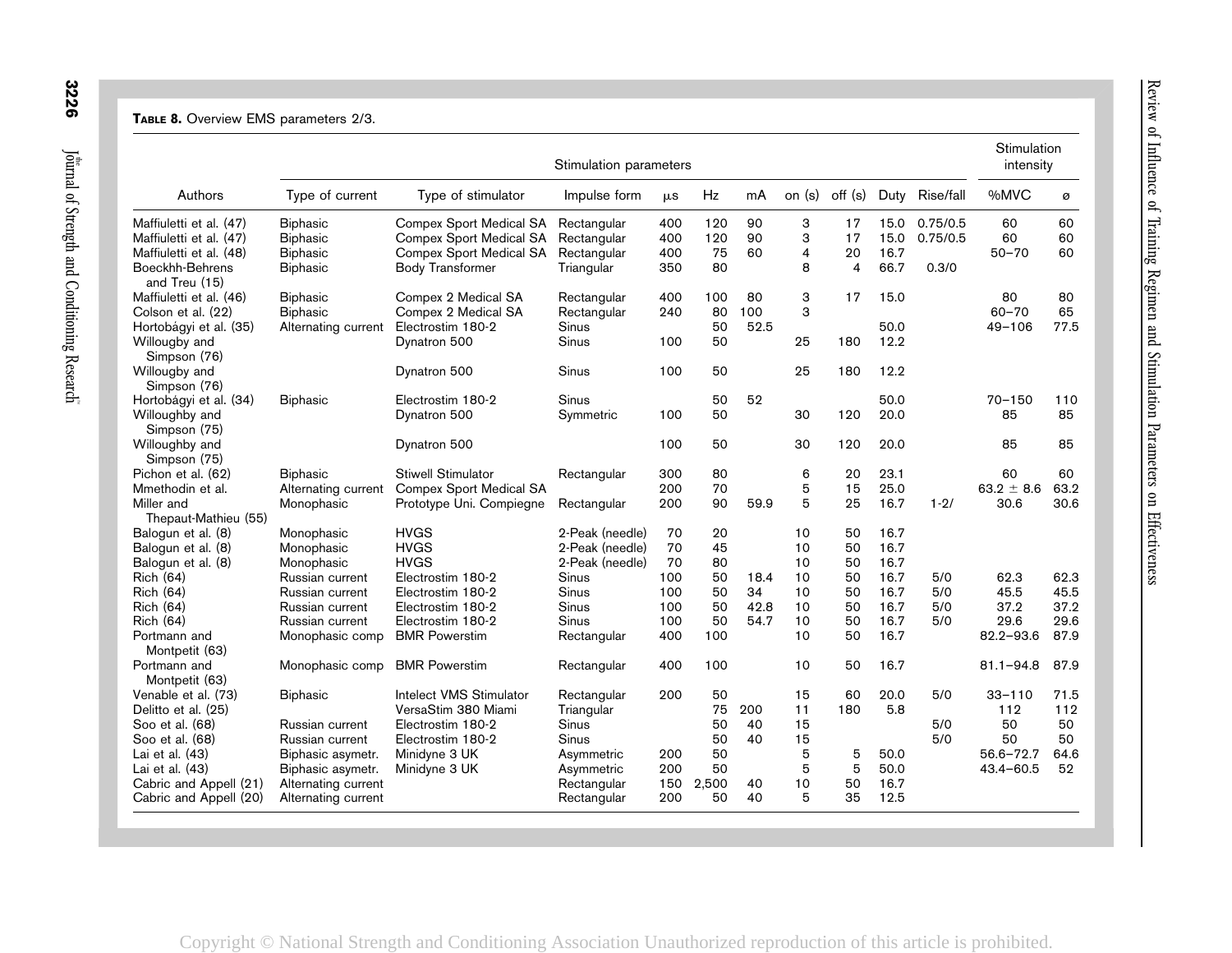| Authors                           |                      |                                | Stimulation parameters |               |               |
|-----------------------------------|----------------------|--------------------------------|------------------------|---------------|---------------|
|                                   | Type of current      | Type of stimulator             | Impulse form           | $\mu$ s       | Hz            |
| Cabric and Appell (20)            | Alternating current  |                                | Rectangular            | 200           | 2000          |
| Kubiak et al. (42)                | Russian current      | Electrostim 180-2              | Sinus                  |               | 50            |
| Alon et al. (1)                   | Biphasic symmetr.    | Intelect VMS stimulator Proto  | Symmetric              | 200           | 50            |
| Alon et al. $(1)$ <sup>+</sup>    | Biphasic symmetr.    | Intelect VMS stimulator Proto  | Symmetric              | 200           | 50            |
| St. Pierre et al. (70)            | Alternating current  | Dr. Kots personal apparatus    | Sinus                  |               | 50            |
| St. Pierre et al. (70)            | Alternating current  | Dr. Kots personal apparatus    | Sinus                  |               | 50            |
| weekslf et al.                    | Monophasic           | EMPI, Inc., Fridley, MN        | Rectangular            |               | 75            |
| Nobbs and Rhodes (57)             | <b>Faraday Strom</b> | Model F283, Multitone Electric | Rectangular            |               | 60            |
| Nobbs and Rhodes (57) isokinetic. | Faraday Strom        | Model F283, Multitone Electric | Rectangular            |               | 60            |
| Selkowitz (67)                    | Russian current      | Electrostim 180-2              | <b>Sinus</b>           | 450           | 50            |
| Boutelle et al. (17)              | Russian current      | Electrostim 180                | Sinus                  |               | 50            |
| Stefanovska and Vodovnik (71)     | Monophasic           |                                | Sinus                  | 300           | 25            |
| Stefanovska and Vodovnik (71)     | Monophasic           |                                | Rectangular            | 300           | 25            |
| Mohr et al. (56)                  | Monophasic           | Intellect Model 500 HVG        | 2-Peak (needle)        | 45            | 50            |
| Fahey et al. (29)                 | Biphasic asymetr.    | Medtronic 3108                 | Rectangular            |               | 50            |
| Fahey et al. (29)                 | Biphasic asymetr.    | Medtronic 3107                 | Rectangular            |               | 50            |
| Currier and Mann (24)             | Russian current      | Electrostim 180-2              | Sinus                  | 100           | 50            |
| Currier and Mann (24)             | Russian current      | Electrostim 180-2              | Sinus                  | 100           | 50            |
| Laughman et al. (45)              | Russian current      | Electrostim 180                | Sinus                  |               | 50            |
| Owens and Melone (59)             | Russian current      | Electrostim 180                | Sinus                  | 200           | 50            |
| Owens and Melone (59)             | Russian current      | Electrostim 180                | Sinus                  | 200           | 50            |
| McMiken et al. (54)               | <b>Faraday Strom</b> | Faradic Unit Model GF01        |                        | 100           | 75            |
| Romero et al. (65)                | <b>Faraday Strom</b> | SP5 Faradic                    |                        |               | 2,000         |
| Eriksson et al. (28)              |                      | Grass. Quincy. Mass            | Rectangular            | 500           | 200           |
| Eriksson et al. (28)              |                      | Grass, Quincy, Mass            | Rectangular            | 500           | 200           |
| Kots and Chwilon (39)             | Russian current      | Dr. Kots personal apparatus    | Rectangular            |               | 50            |
| Kots and Chwilon (39)             | Russian current      | Dr. Kots personal apparatus    | Rectangular            |               | 50            |
| Anzil et al. (2)*                 |                      | Modotto personal stimulator    |                        |               |               |
| Massey et al. (52)                |                      | Isotron stimulator             | Rectangular            |               | 1,000         |
| Mean value (SD)                   |                      |                                |                        | 261.6 (131.9) | 151.4 (399.5) |

# TABLE 9. Overview EMS parameters 3/3.\*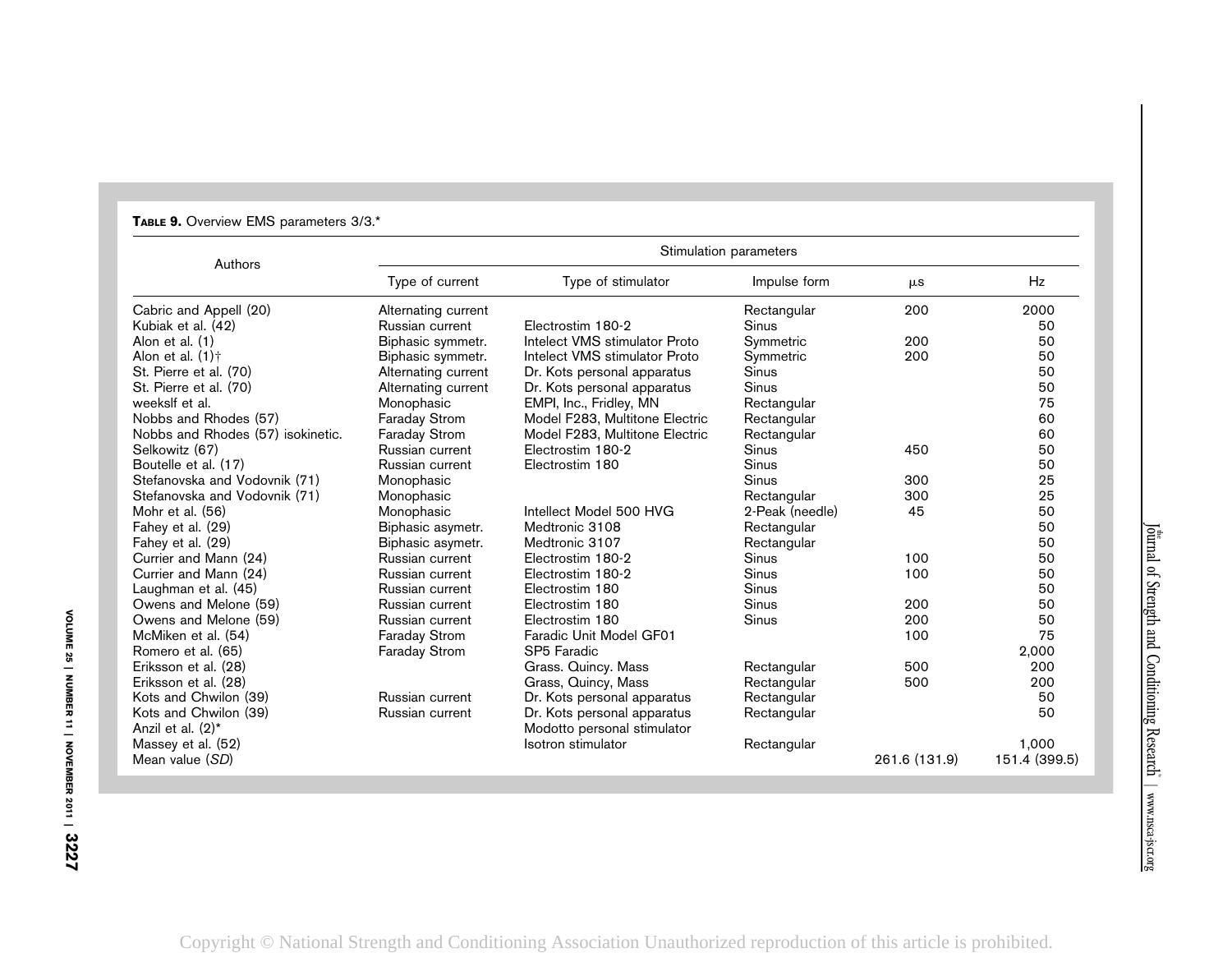| Authors                                        |             |           | Stimulation parameters |             |            | Stimulation intensity |             |
|------------------------------------------------|-------------|-----------|------------------------|-------------|------------|-----------------------|-------------|
|                                                | mA          | on $(s)$  | off (s)                | Duty        | Rise/fall  | %MVC                  | ø           |
| Cabric and Appell (20)                         | 40          | 5         | 35                     | 12.5        |            |                       |             |
| Kubiak et al. (42)                             |             | 15        | 50                     | 23.1        | 5/0        | 75                    | 75          |
| Alon et al. (1)                                | 122         | 12.5      | 7.5                    | 62.5        |            |                       |             |
| Alon et al. $(1)$ <sup>+</sup>                 | 122         | 12.5      | 7.5                    | 62.5        |            |                       |             |
| St. Pierre et al. (70)                         | 39.5        | 10        | 50                     | 16.7        |            | $80 - 100$            | 90          |
| St. Pierre et al. (70)                         | 39.5        | 10        | 50                     | 16.7        |            | $80 - 100$            | 90          |
| weekslf et al.                                 | 62          |           |                        |             |            | $20 - 40$             | 30          |
| Nobbs and Rhodes (57)                          | 15.00       | 10        | 50                     | 16.7        |            |                       |             |
| Nobbs and Rhodes (57) isokinetic. <sup>†</sup> | 15.00       | 3         | 50                     | 5.7         |            |                       |             |
| Selkowitz (67)                                 | 59          | 10        | 120                    | 7.7         | $0.6 - 3/$ | 91                    | 91          |
| Boutelle et al. (17)                           |             |           |                        |             |            |                       |             |
| Stefanovska and Vodovnik (71)                  | 73.1        | 10        | 50                     | 16.7        |            | 5                     | 5           |
| Stefanovska and Vodovnik (71)                  | 43.12       | 10        | 50                     | 16.7        |            | 5                     | 5           |
| Mohr et al. (56)                               |             | 10        | $10$                   | 50.0        | 3.3/0      |                       |             |
| Fahey et al. (29)                              | 45          | 10        | 5                      | 66.7        | 2/0        |                       |             |
| Fahey et al. (29)                              | 45          | 10        | 5                      | 66.7        | 2/0        |                       |             |
| Currier and Mann (24)†                         | 45.8        | 15        | 50                     | 23.1        | 5/0        | 66.7                  | 66.7        |
| Currier and Mann (24)                          | 55.3        | 15        | 50                     | 23.1        | 5/0        | 88.4                  | 88.4        |
| Laughman et al. (45)                           | 62.5        | 15        | 50                     | 23.1        | 5/0        | 33                    | 33          |
| Owens and Melone (59)                          | 46.5        | 15        | 50                     | 23.1        | 3.5/       | 60                    | 60          |
| Owens and Melone (59)                          | 34.6        | 15        | 50                     | 23.1        | 3.5/       | 39                    | 39          |
| McMiken et al. (54)                            |             | 10        | 50                     | 16.7        |            | 80                    | 80          |
| Romero et al. (65)                             |             | 4         | 4                      | 50.0        |            |                       |             |
| Eriksson et al. (28)                           |             | 15        | 15                     | 50.0        |            |                       |             |
| Eriksson et al. (28)                           |             | 6         | 6                      | 50.0        |            |                       |             |
| Kots and Chwilon (39)                          |             | 10        | 50                     | 16.7        |            | $>50$                 | 50          |
| Kots and Chwilon (39)                          |             | 10        | 50                     | 16.7        |            | $>50$                 | 50          |
| Anzil et al. (2)*                              |             | 10        | 300                    | 3.2         |            |                       |             |
| Massey et al. (52)                             |             | 10        |                        |             |            |                       |             |
| Mean value (SD)                                | 58.6 (30.5) | 10.1(7.9) | 40.8 (38.2)            | 27.0 (17.5) |            |                       | 60.8 (24.8) |

\*EMS <sup>=</sup> electromyostimulation.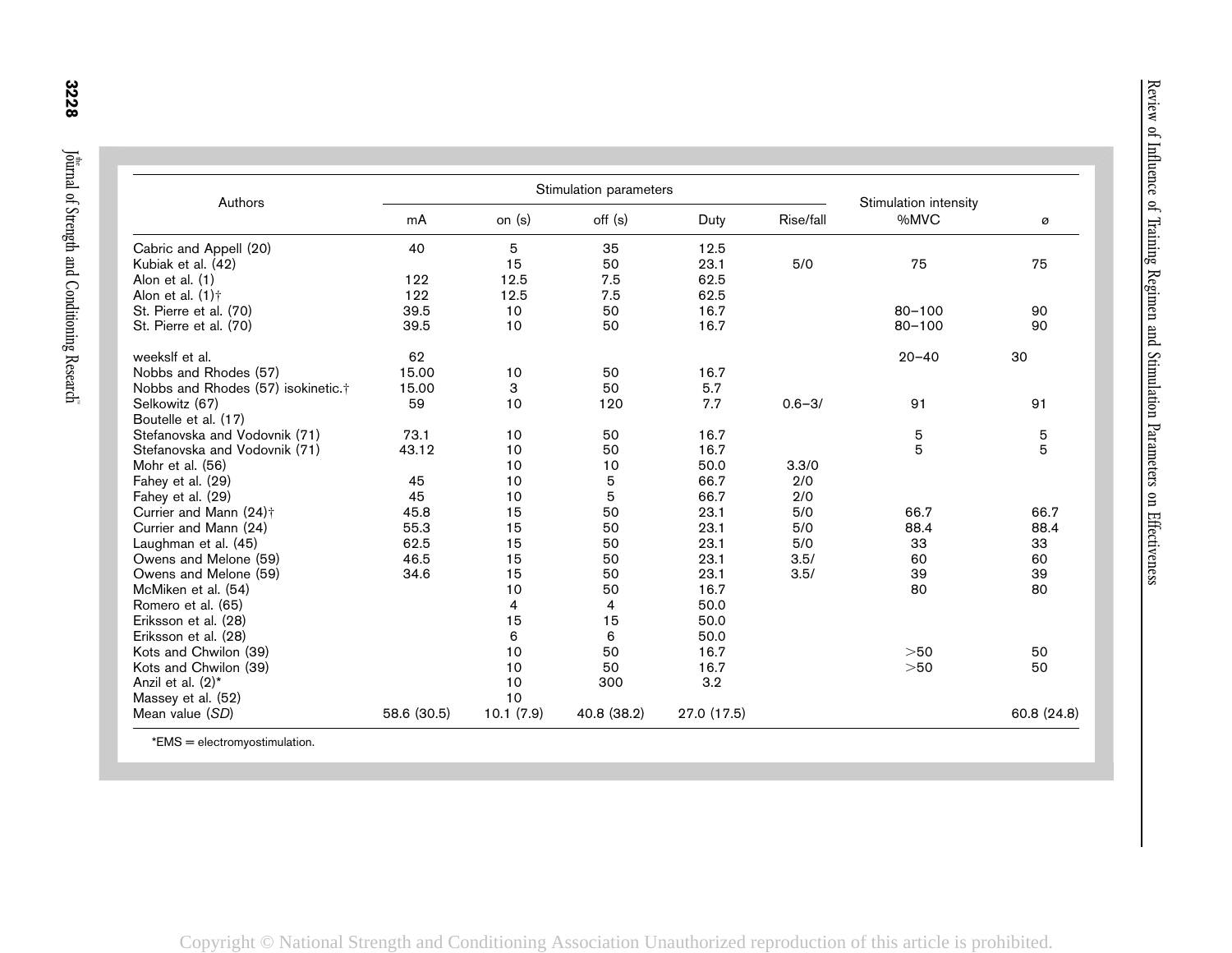17% of the studies investigated the upper body. Beyond that, only 8% analyzed the effects of whole-body stimulation on the muscle (12–15,41,66,69) (cf. Tables 4–6).

Besides these basic data, the analysis performed during this study showed that several parameters are used to influence stimulation effectiveness (i.e., the training outcome).

## Impulse Type

Analysis of the selected studies revealed a large deviance in the types of EMS stimulators used. A stimulator produced by the company ''Compex'' was used in 37% of the trials conducted after 1994. Before then, an ''Electrostim 180'' device was used (28%). In the recent years, new stimulators, such as the ''Bodytransformer'' or the EMS stimulator manufactured by ''Miha Bodytec'' have been in use for whole-body EMS.

The impulse type that these EMS stimulators produced in the selected studies was biphasic in 40% of the cases and monophasic in 12%. In 21% of the trials, a so-called ''Russian current'' was used. This type of impulse was delivered by the ''Electrostim 180.'' An alternating sinus current was applied in only 8% of the studies. Furthermore, only 5% of the trials were accomplished with an Interference or Faraday current. The rest of the studies (15%) provided no information about the impulse type used.

It is noteworthy that, from 1994 onward, most of the trials (67%) used biphasic impulses (cf. Tables 5–9).

#### Impulse Form

Forty percent of the impulses were delivered with a square or rectangular form, and another 27% used an alternating sinus impulse form. In 15% of the studies, stimulation was performed with symmetrical, asymmetrical, triangular, and peak impulses. The rest of the trials (10%) did not comment on the impulse form.

# Impulse Width

On average, an impulse width of  $261 \pm 132$  microseconds was used. A width between 200 and 400 microseconds was applied in 48% of the study designs. In 27% of the studies, no information about impulse width was provided.

#### Impulse Frequency

The regulated frequency varied between 25 and 2,500 Hz. Frequencies over 1,000 Hz were not included in the mean value (cf. (21,52,65)).

## Impulse Intensity

To regulate the maximum impulse intensity, this value was either defined as the maximal tolerated amperage or as the maximal comfortable amperage (mA). This value varied between 10 and 200 mA.

#### Impulse on Time

In the sample of trials, the time over which a single impulse stimulated a muscle group varied between 3 and 60 seconds. The interval between 2 impulses varied between 4 seconds and 3 minutes.

#### Stimulation Intensity

Intensity was defined and regulated on the basis of the MVC during the retest of a particular muscle and expressed as a percentage. The values ranged between 5 and 112% of the MVC (cf. Tables 5–9). In 42% of the studies, no information was provided on the intensity in relation to the MVC.

# COMPARISON OF CERTAIN TRAINING REGIMENS AND THEIR TRAINING EFFECTIVENESS

Studies reviewed in this section applied a stimulation intensity of 63.2  $\pm$  19.8% MVC and documented significant strength gains ( $p < 0.05$ ) in maximal strength, speed strength, jumping and sprinting ability, and power.

# Duration of Training Period

As far as the training period is concerned, the authors achieved significant gains in maximal strength within 3–6 weeks  $(3.2 \pm 0.9$  sessions per week) of duration regardless of the local EMS method and the subject's level of fitness (e.g., gains in isometric Fmax after isometric EMS: trained athletes 4.3  $\pm$  1.9 weeks (20–22,28,55,63,67); elite athletes 3.5  $\pm$  0.7 (46,62)). Moreover, it was possible to reveal that an extension of the training period beyond 6 weeks without varying the stimulus shows no further significant strength gains  $(p < 0.05)$ . Only one study was able to achieve an increase in isometric Fmax with  $\leq$ 3 weeks of stimulation (21).

The analysis of the effects on jumping ability revealed that a stimulation period of as many as 4 weeks is adequate for enhancing jumping strength (trained subjects, elite athletes  $4.4 \pm 1.5$  weeks (6,39,46,60)). For example, Brocherie et al. (19) documented a decrease in jumping values (SJ  $-8.4$ ; CMJ  $-6.1$ ; DJ  $-4.8$ ) within 3 weeks of study duration (3 sessions per week) although they used stimulation parameters similar to the ones employed in other successful trials  $(cf. 6,39,46,50,60,75,76).$ 

In summary, regardless of the EMS method used, the analysis revealed that a stimulation period in a range of 4–6 weeks  $(3.2 \pm 0.9$  sessions per week) shows positive effects for enhancing strength parameters, jumping and sprinting ability, and power.

#### Number of Stimulation Sessions per Week

Regarding strength gains achieved with local EMS methods (isometric EMS, dynamic EMS), the analysis showed that 3 sessions per week (over 4–6 weeks) can be adequate to achieve significant gains in isometric  $F_{\text{max}} > 30\%$  in trained subjects (isometric EMS  $4.8 \pm 2$  sessions per week (20–22, 28,55,63,67); dynamic EMS  $3 \pm 0$  sessions per week (57,63)) and elite athletes (isometric EMS  $3.5 \pm 0.7$  sessions per week (46,62); combination EMS 3  $\pm$  0 sessions per week plus  $3 \pm 0$  sessions per week of additional plyometric jump training (47)).

The studies by Parker et al. (61) and Soo et al. (68) indicated that less than 3 sessions per week  $(2 \pm 0)$  might not suffice to activate strength adaptations. However, the analysis of the results could not show a correlation between the number of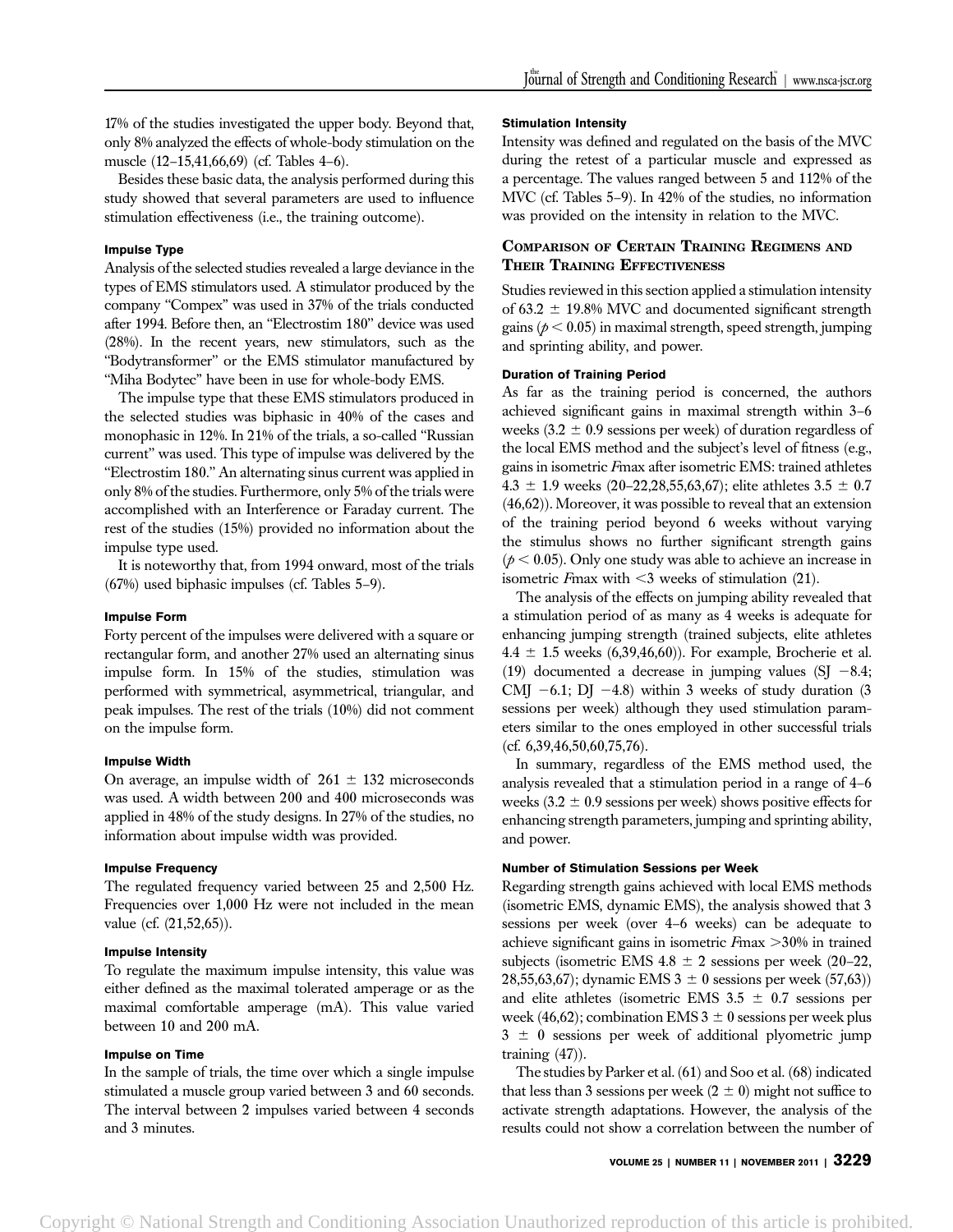stimulation sessions per week and the strength gains in isometric Fmax. The same results were found and transferred in all EMS methods.

In the view of dynamic Fmax, the analysis documented strength gains of  $>30\%$  with local EMS methods in trained subjects and elite athletes (isometric EMS  $3.8 \pm 2.2$  sessions per week (6,25,39,75); dynamic EMS  $3 \pm 0$  sessions per week  $(75,76)$ ).

The use of 3 sessions per weeks could also be seen in studies focussing the Mmax. The analysis documented significant gains in concentric and eccentric Mmax of trained subjects training  $3.3 \pm 0.5$  sessions per week with isometric EMS  $(22,26,28,63)$  and  $2.5 \pm 0.6$  sessions per week with dynamic EMS (5,57) and elite athletes training  $2.8 \pm 0.5$  sessions per week in isometric EMS (6,19,46,62) and  $3.5 \pm 0.7$  sessions per week in dynamic EMS (75,77).

Regarding the whole-body EMS methods, the analysis showed that all trials using whole-body EMS only used 2 stimulation sessions per week (2  $\pm$  0 sessions per week (12–15,41,66,69). These studies only achieved minor increases in maximal strength (isometric  $F_{\text{max}} < 10\%$ ; dynamic  $F$ max  $\lt 10\%$  and in jumping ability (not significant). However, studies showed that power (Pmax) and parameters of speed strength (RFD; force impulse) can be significantly developed with 2 sessions per week over a 4-week stimulation period (cf. (66,74)).

In summary, the present investigation reveals that applying an EMS stimulus above training threshold  $\geq$ 3 times a week (over  $4.4 \pm 1.5$  weeks) shows positive effects for enhancing strength parameters. To ensure regeneration and to not overstress the subjects muscular system, we recommend not to exceed 3 sessions per week for enhancing the strength parameters at hand.

# Duration of a Stimulation Session

On the basis of results from meaningful studies, the analysis revealed that an average stimulation duration of  $17.52 \pm 10.56$ minutes in each of 3 sessions per week  $(3.2 \pm 0.9)$  sessions per week, 4–6 weeks) with a sufficient intensity can be adequate to activate strength adaptations with EMS methods (isometric EMS 16.5  $\pm$  10 minutes; combination EMS 25.3  $\pm$  12.4; whole-body EMS  $14.0 \pm 7.4$ .

Regarding strength gains in maximal strength, the analysis showed that elite athletes increased the isometric  $F_{\text{max}} > 20\%$ with isometric EMS by using a stimulation duration of 14.0  $\pm$ 2.8 minutes per session (46,62) and trained subjects with 11  $\pm$ 1.4 minutes per session (28,63). For significantly increasing dyn Fmax Portmann and Montpetit (63) applied dynamic EMS of 10 minutes per session (3 sessions per week). Increase in dyn Fmax in trained and elite athletes with isometric EMS was achieved with a stimulation duration of  $15.5 \pm 9.7$  minutes per session  $(3.8 \pm 2.2)$  sessions per week)  $(6,25,39,75)$ .

Regarding gains in vertical jump in trained and elite athletes the analysis showed that significant increases were achieved with a stimulation duration of  $13.3 \pm 2.8$  minutes (4  $\pm$  2 sessions

**3230** Journal of Strength and Conditioning Research

per week) in isometric EMS (6,39,46,60) and with 24.0  $\pm$ 11.1 minutes per session with combination EMS (32,47,73). Similar results were shown in sprint ability of elite athletes using isometric EMS (12.0  $\pm$  0 minutes per session (19,62)).

In comparison, the results of trials using whole-body EMS methods showed that a duration of 15 minutes can be assumed to be sufficient for stimulation to activate strength adaptations and thus increasing strength abilities (e.g., dyn  $F_{\text{max}} 11.8 \pm 5.7$ (12,13,15)). No significantly higher increases were found because of a longer stimulation duration per session (cf. (14,69)). The investigation further revealed a significant correlation ( $p \leq 0.05$ ) between stimulation duration for whole-body isometric EMS (5–15 minutes) and the increase of dynamic Fmax within a duty cycle of  $<50\%$  (50–28.6%), which supports the previous thesis. Furthermore, the wholebody EMS methods can simultaneously stimulate several muscle groups at the same time (15 minutes), whereas local methods only stimulated one muscle group.

In summary, a stimulation duration in the range of 10–15 minutes appears to be sufficient for enhancing the current strength parameters with all of the analyzed EMS methods.

# COMPARISON OF CERTAIN ELECTROMYOSTIMULATION PARAMETERS AND CORRELATION TO TRAINING **EFFECTIVENESS**

All studies reviewed in the following section documented significant strength gains ( $p < 0.05$ ) by applying EMS over a stimulation period of 4.4  $\pm$  1.5 weeks with 3.2  $\pm$  0.9 session per week.

#### Stimulation Intensity

The analysis in this study revealed that training intensity is the primary parameter for training effectiveness. It was possible to show that the level of stimulation intensity (MVC) of the trained muscle determines the training effectiveness. According to this, the analysis demonstrated a significant correlation ( $r = 0.724$ ,  $p < 0.05$ ) between %MVC  $(65.2 \pm 7.6\% \text{ MVC})$  and the strength gain in isometric Fmax (29.1  $\pm$  8.0%) for trained subjects after isometric EMS (cf. (20–22,28,32,52,55,63,67)). A significant correlation  $(r = 0.433, \, p < 0.05)$  with the same parameters could be seen in untrained subjects as well (63.6  $\pm$  16.4% MVC (2,8,17,24,31,32,38,42,43,45,47,49,51,53,54,56,59,61,68,71)).

Regarding significant strength gains in isometric Fmax with local isometric EMS, meaningful studies applied a stimulation intensity of 68.6  $\pm$  27.9% MVC in trained subjects (20–22,28,55,63,67) and 70  $\pm$  14.1% MVC in elite athletes (46,62). Similar results were shown in dynamic EMS (trained subjects 87.9% MVC (63)); and isometric combination EMS (elite athletes 60.0% MVC (47)). In regard to increases in vertical jump height with isometric EMS meaningful studies achieved significant gains with  $\geq$ 50% MVC in trained subjects (39,60) and with 57.0  $\pm$  4.1% MVC in elite athletes (6,46). Similar MVC values were documented in studies using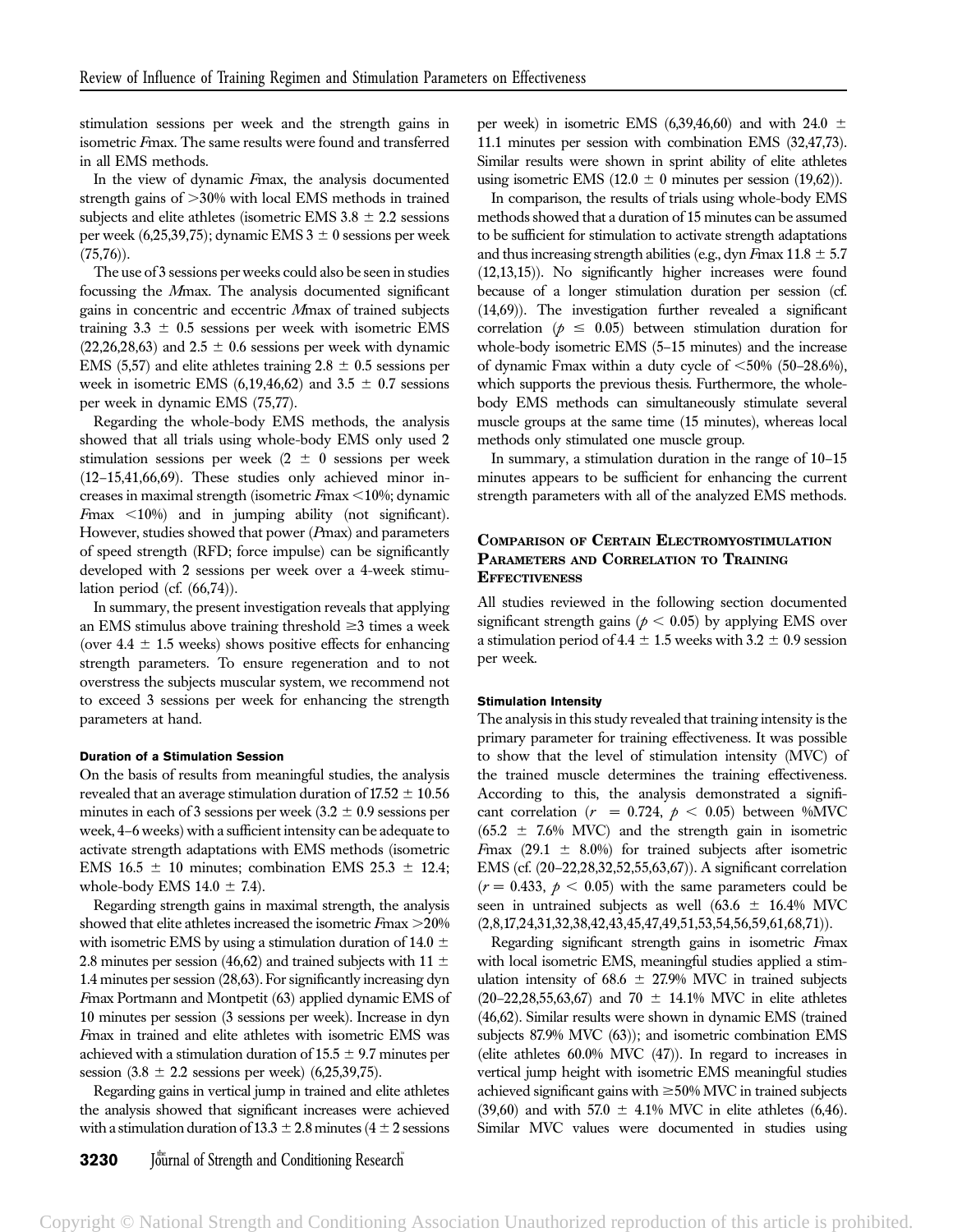combination EMS for enhancing jump ability  $(65.8 \pm 8.1\%)$ MVC (47,73)).

In studies investigating whole-body EMS methods no information about the level of MVC was given (12–15,41,66,69).

According to the results, in all of the analyzed categories, significant positive changes can be related to an MVC level of  $\geq$ 50%. Holcomb (33) and Stefanoska and Vodovnik (71) confirm these results. The stimulation intensity (MVC) they used (20.4%; 5% MVC) was too low to produce a stimulus above the training threshold to cause strength adaptations. Furthermore, in the study by Rich et al. (64) significant strength increases in isometric Fmax were only achieved in the group for which a stimulation intensity of  $>50\%$  MVC was applied.

In summary, it can be assumed that a stimulation intensity of  $\geq$ 50% MVC is required to produce a stimulus in the muscles that has a sufficient intensity to activate strength adaptations. The analysis further showed that the MVC level is mainly influenced by the impulse intensity (mA), the stimulation frequency (Hz) and the impulse width (microseconds). For the sum of these stimulation parameters, there is a recommendable range or level, which will be given below.

#### Impulse Intensity

Regarding the effect of isometric EMS on isometric Fmax, the analysis showed a significant relationship ( $p < 0.05$ ) between impulse intensity (mA) and the muscle contraction (MVC) in untrained subjects (1,2,8,17,24,31,38,42,43,45,51,53,54,64,68). The results reveal the influence of impulse intensity (mA) on stimulation intensity (%MVC).

Regarding significant strength gains in isometric Fmax with local EMS methods, meaningful studies applied an impulse intensity of  $\geq 40$  mA (trained subjects 56.5  $\pm$  23.4 mA  $(20-22,55,67)$ ; elite athletes 80 mA  $(46)$ ). Similar results were shown in studies focusing isokinetic Mmax in trained subjects and elite athletes. (e.g., isometric EMS  $65.0 \pm 21.2$  mA (6,46); dynamic EMS  $53.7 \pm 6.8 \text{ mA}$  (5,34,35,77)) and jumping ability (e.g., isometric EMS  $63.5 \pm 15.2$  mA  $(6,46,60)$ ).

In studies investigating whole-body EMS methods no information about the level of impulse intensity (mA) was given (12–15,41,66,69).

Nonetheless, the analysis showed that high MVC levels (and consequently significant strength gains) were predominately achieved with an impulse intensity of  $\geq 50$  mA. However, it is difficult to quantify this, because the impulse intensity (mA) is influenced by several individual factors such as tissue structures and pain perception.

In summary, the analysis revealed that an impulse intensity of  $\geq 50$  mA positively influences the generation of a stimulation intensity of  $\geq 50\%$  MVC.

#### Impulse Frequency

The present analysis showed evidence that an impulse frequency of  $\geq 50$  Hz is a precondition for developing a high stimulation intensity (%MVC) and thus for producing a training stimulus that activates strength adaptations. The studies at hand showed significant gains in strength

parameters and jumping and sprinting ability by a use of  $68.6 \pm 31.7$  Hz on average.

Studies focussing the increase of isometric Fmax with local EMS methods used stimulation frequencies of  $\geq 50$  Hz in trained subjects (isometric EMS  $80 \pm 21.6$  Hz (21,22,55,63); dynamic EMS  $80 \pm 28.3$  Hz (57,63)).

Similar frequencies were shown in studies that significantly increased dynamic Fmax of elite athletes (isometric EMS 68.0  $\pm$  23.9 Hz (6,25,39,75); dynamic EMS 62.5  $\pm$  17.7 Hz  $(76,77)$ ).

Also, in studies focusing on isokinetic Mmax a stimulation frequency of  $\geq 50$  Hz could be seen in trained subjects (isometric EMS  $68.7 \pm 11.5$  Hz (22,26,63); dynamic EMS  $60.0 \pm 20.0$  Hz (5,34,35,57,63)) and elite athletes (isometric EMS 91.3  $\pm$  10.3 Hz (6,19,46,62); dynamic EMS 62.5  $\pm$  17.7 Hz (75,77)).

Regarding performance, independent of the subjects' level of fitness, significant gains in jumping ability were achieved by the use of 82.5  $\pm$  23.6 Hz in isometric EMS (6,39,46,60) and by  $95.8 \pm 39.7$  Hz in combination EMS (32,47,73). Furthermore, it was possible to increase the sprint strength with a stimulation frequency of 82.5  $\pm$  2.5 Hz in isometric EMS (elite athletes (19,64)) and 120.0 Hz in combination EMS (untrained (33)).

In comparison to local EMS methods, studies using wholebody EMS methods applied a stimulation frequency of  $\geq 80$ Hz (82.5  $\pm$  3.5 Hz (12–15,41,66,69) and achieved significant gains in maximal strength of  $\leq 10\%$  (isom Fmax/dyn Fmax), speed strength (RFD; force impulse) and power of trained subjects.

In summary, according to the results of this study, we can suggest that independent of the EMS method a stimulation frequency of  $\geq 60$  Hz can be sufficient for developing a high stimulation intensity (MVC) to enhance maximal strength, speed strength, power, and jumping and sprinting ability.

#### Impulse Width

Regarding the level of impulse width (microseconds), several authors recommend the use of a medium-width (cf. (16)). Accordingly, in this review overall, 48% of the trials used impulse widths of 200–400 microseconds  $(261.64 \pm 131.88$ microseconds, e.g., (14,32,37,38,46,49)).

The analysis showed that impulse width influences the intensity of muscle contraction (%MVC) when combined with the abovementioned stimulation parameters in the recommended range. However, it was not possible to show any direct correlation between impulse width and %MVC. For example, the studies performed by Willoughby and Simpson (75) and by Portmann and Montpetit (63) achieved intensities of  $>85\%$  MVC with an impulse width of 100 microseconds and 400 microseconds.

Compared to the impulse widths used in isometric EMS (isom Fmax 292.5  $\pm$  135.3 microseconds (20–22,27,55,63,67); dyn Fmax  $350.0 \pm 70.7$  microseconds (46,62); isok Mmax 345.0  $\pm$  127.9 microseconds (22,26,28,63); vertical jump 416.7  $\pm$ 

VOLUME 25 | NUMBER 11 | NOVEMBER 2011 | 3231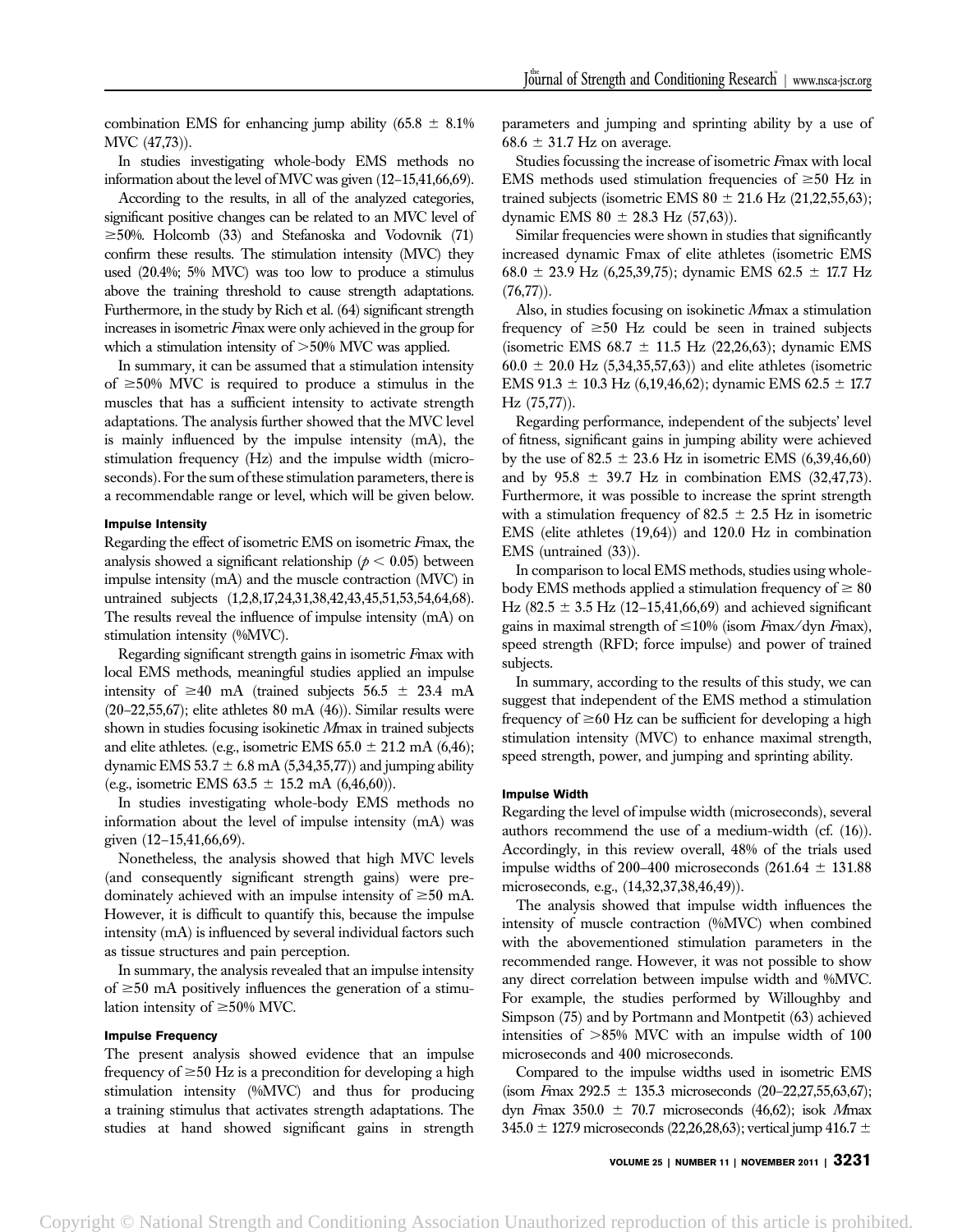28.9 microseconds (6,46,60); sprint time  $275.0 \pm 25.0$  microseconds (19,62)) narrower impulses were generally noticeable in studies using dynamic EMS (dyn  $F$ max 200.0  $\pm$  173.2 microseconds (63,75,76); isok Mmax  $200.0 \pm 122.5$  microseconds (5,63,75,76); vertical jump 100 microseconds (76)). Depending on the type of combination EMS method (isometric, dynamic) similar impulse widths were used (e.g., isometric  $F$ max 333.3  $\pm$  115.5 microseconds; isometric combination EMS (32,47,73)).

Similar to local EMS methods whole-body EMS studies also applied a medium-width impulse of  $350.0 \pm 0$  microseconds (12–15,41,66,69)) and achieved significant gains in maximal strength of  $\leq 10\%$  (isom Fmax/dyn Fmax), speed strength (RFD; force impulse) and power in trained subjects.

On the basis of the results of the present analysis we assume that impulse widths in a range of 200–400 microseconds are sufficient for producing a stimulus above training threshold and thus activate strength adaptations.

# Stimulation Ratio (Duty Cycle)

The stimulation ratio (duty cycle) is defined as ratio of on-time to the total cycle time (% duty cycle  $= 100/$ [total time/on-time]).

Regarding the stimulation ratio (duty cycle) in local EMS methods, the analysis showed that a duty cycle between 20 and 25% shows positive effect on strength enhancements. It was possible to reveal a significant correlation ( $p < 0.5$ ) between a duty cycle of  $26.5 \pm 13.7\%$  within isometric EMS and strength gains in isometric Fmax for untrained subjects  $(23.5 \pm 8.9\%)$  duty cycle (1,2,8,15,24,31,38,42,43,45,51,53,54,64,68)).

In regard to the enhancement in isom Fmax  $(32.3 \pm 16.6\%)$ with isometric EMS, similar duty cycles were documented in trained subjects (19.0  $\pm$  14.1% duty cycle (20,21,28,55,63,67)) and elite athletes (19.1  $\pm$  5.7% duty cycle (46,62)). Similar duty cycles were also found in studies that significantly increased isokinetic Mmax (19.9  $\pm$  4.8% duty cycle (6,19,46,62)), jumping  $(20.4 \pm 5.3\%$  duty cycle  $(6,39,46,60)$ ), and sprinting ability  $(19.9 \pm 3.1\%$  duty cycle  $(19.62)$ ) with isometric EMS. In addition, in studies using dynamic EMS a duty cycle in the same range was favored (e.g., dyn Fmax  $16.1 \pm 5.5\%$  duty cycle (75,76); jumping ability 12.1% duty cycle (76)).

The combination EMS methods revealed that significant gains up to +62% in isometric Fmax are possible with a duty cycle of  $14.7 \pm 5.5\%$  (32,47,73) when supplemented by traditional strength training (2.7  $\pm$  0.6 sessions per week  $(40,57,86)$ ).

In the case of the whole-body EMS method, a stimulation design with a duty cycle between 28.6 and 66.7% was used (12–15,41,69). Whole-body EMS methods documented significant gains in maximal strength, speed strength (RFD; force impulse), and power. No gains in vertical jump ability could be documented.

Regarding the on-time (contraction time), the analysis showed that impulse on-times of 3–10 seconds in particular positively influence strength adaptations in trained subjects and elite athletes when using isometric EMS method (e.g., isom Fmax 7.8  $\pm$  3.7 seconds (7,31,42,43,51); dyn Fmax 6.3  $\pm$ 3.5 seconds (22,26,28,63); vertical jump 6.0  $\pm$  2.9 seconds  $(6,39,46,60)$ ; sprint  $5.0 \pm 1.0$  seconds  $(19,62)$ ). Concerning dynamic EMS methods Willoughby and Simpson (75,76) achieved significant gains  $>20\%$  in dyn Fmax and vertical jump by using longer impulse on-times  $\geq 20$  seconds (27.5  $\pm$ 3.5 seconds).

Studies using whole-body EMS applied an on-time of 4.6  $\pm$ 1 seconds per contraction (41,69) to enhance isom Fmax  $\left($  < 10%). For increasing dyn Fmax ( $\leq$  15%) studies applied an on-time of 4.9  $\pm$  1.7 seconds per contraction (12,13,15). Whole-body combination methods showed significant gains in dyn Fmax <10% by a use of an on-time of 7.5  $\pm$  0.9 seconds (14,69).

In contrast, for significantly developing speed strength (RFD; force impulse) and power (including vmax) Speicher et al. (69) applied an on-time of 60  $\pm$  0 seconds per contraction (50% duty cycle). However, theses results have to be stated with caution because only few international studies are published in this section.

In summary, on the basis of the results independent of the local EMS method short impulse on-times (contraction time) in a range of 3–10 seconds combined with a duty cycle of 20–25% showed positive effects for enhancing maximal strength, speed strength, and jumping and sprinting ability. Whole-body EMS methods revealed that an on-time of 60 seconds with a 50% duty cycle can be effective for developing parameters of speed strength (RFD/force impulse) and power.

For regeneration time (impulse interval), the analysis showed evidence that a stimulation ratio of 20–25% duty cycle is adequate for recovery between the contractions and thus positively influences strength adaptation.

## **DISCUSSION**

On the basis of the results, we conclude that a stimulation intensity of  $\geq$ 50% MVC is required to produce a stimulus in the muscles that has sufficient intensity to activate strength adaptations. Further, the analysis revealed that the %MVC level is mainly influenced by the impulse intensity (mA), the stimulation frequency (Hz), and the impulse width (microseconds). According to this, we conclude that independent of the EMS method, an impulse intensity of  $\geq 50$  mA in connection with a stimulation frequency of  $76.4 \pm 20.9$  Hz and an impulse width of  $306.9 \pm 105.1$  microseconds positively influence the generation of a stimulation intensity of  $\geq$ 50% MVC and thus generate a stimulus above a training threshold that activates strength adaptations. In regard to the training regimen when applying this combination of stimulation parameters, we conclude that a stimulation period in a range of 4–6 weeks with 3 sessions per week (10–15 minutes per session) and a stimulation ratio in a range of 3–10 seconds on-time (20–25% duty cycle) are sufficient for enhancing maximal strength, speed strength, jumping and sprinting ability, and power in trained and elite athletes.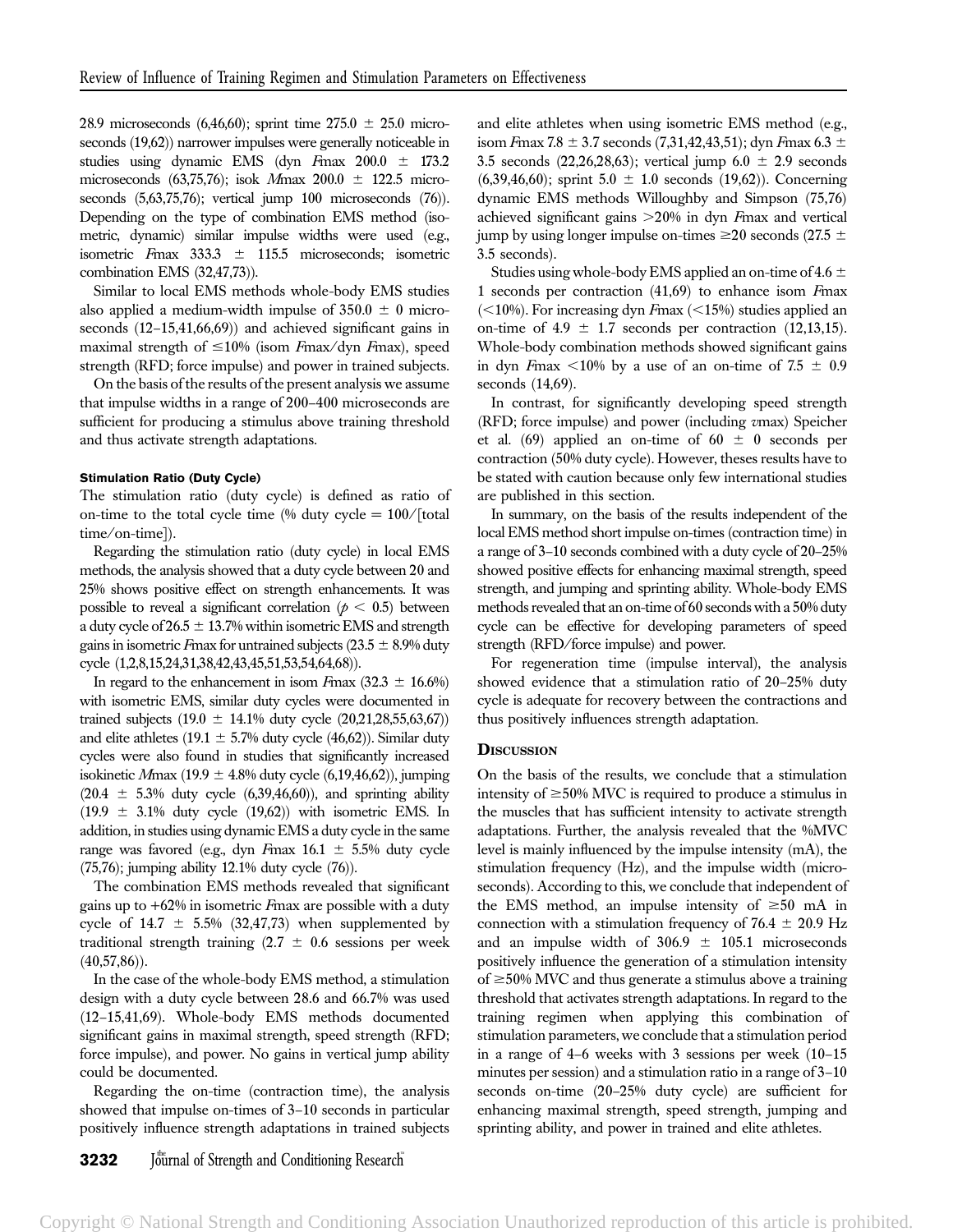Regarding training regimens, the analysis revealed that in trained subjects and elite athletes, 3 sessions per week over a stimulation period of 4–6 weeks are adequate for activating strength adaptations. In regard to maximal strength, some studies showed significant gains even after a 3-week period (cf. (20,43,54)). In contrast, speed strength, and jumping and sprinting ability show a higher complexity in movement and are therefore influenced by several parameters such as coordination and neural activation. In regard to the results, these parameters can show delays in adaptation. In keeping with this, the analysis showed that a stimulation period of  $\geq 4$  weeks (3 sessions per week) is sufficient to also ensure enhancements in speed strength and jumping and sprinting ability.

When applying an EMS stimulus according to the parameters described above independent o the EMS method used a higher number of training session  $(>= 3$  sessions per week) within a stimulation period of 4–6 weeks can overstress the subject's muscular system and thus hampering strength adaptations.

According to that studies investigating the effects of EMS on creatinkinase activity showed that the electrical stimulus can cause significantly more stress in the muscular system and therefore exhibits higher creatinkinase activity compared to voluntary muscle contraction exercise (cf. (12,13,37,41)). Consequently, EMS requires a higher interval between the training sessions to not overstress the muscular system and ensure strength adaptations.

For example, Boeckh-Behrens (12) showed that, compared to traditional strength training, the stress on the muscular system is about 40% higher after intensive EMS. Boeckh-Behrens came to the conclusion that the level of stimulation intensity is responsible for the level of creatinkinase activity, whereas stimulation duration has no influence (cf. (13)).

Regarding the development of creatinkinase activity, Boeckh-Behrens documented results showing that the subjects still exhibited high values after long periods ranging from 24 hours to 4 days. Further stimulation within this time of decomposition would result in a summation of creatinkinase activity (72), which in turn can overstress the athletes' muscular system. Consequently, the size of the interval between 2 EMS sessions is very important for activating strength adaptations. According to Kreuzer et al. (41), the muscular system acclimatizes to the electrical stimulus in as little as 3 weeks, which in turn results in reduced creatinkinase activity. For example, introducing the electrical stimulus to the subjects before starting with the actual stimulation period (acclimatization period) might prevent extreme summation of creatinkinase activity and muscle soreness.

Regarding the creatinkinase activity related to the individual level of fitness, the studies analyzed in this review could not show a difference between untrained subjects and trained athletes. Steinacker et al. (72) assume that elite athletes show less creatinkinase activity compared to untrained subjects after EMS, because they have more experience in performance training and therefore a greater tolerance to highly intensive training. This would indicate that elite athletes can be stimulated with higher intensity and or with a higher number of training sessions per week.

As mentioned above, the stimulation intensity influences the level of creatinkinase activity. Accordingly, we suggest that the stimulation intensity is an important parameter for planning strength training. In contrast to voluntary exercise, with EMS, the intensity is defined by the level (%) of MVC. As shown in this review, significant enhancements in maximal strength, speed strength, and motor abilities such as jumping and sprinting have been demonstrated in connection with stimulation intensities of  $\geq$  50% MVC in combination with the training regimens described above.

Regarding the stimulation intensity, the analysis showed that intensities of  $\geq$ 50% MVC were mostly produced with biphasic impulses (e.g., (6,31,37,49)). Monophasic current flows from one electrode to the other in a fixed direction that can create an ionic current within the tissue. This can result in unpleasant side effects such as electrolysis and risk of chemical burning. On the contrary, biphasic currents flow between both electrodes and thus have a zero net current (44). Accordingly, biphasic currents are perceived as more pleasant for the subjects' muscles (3,16). For this reason, subjects are able to tolerate biphasic currents better, which means that the impulses can be more intensive. Consequently, biphasic currents offer advantages for applying high stimulation intensities and therefore have a positive influence on the enhancement of strength abilities.

Regarding the stimulation parameters, the present analysis revealed that the frequency, intensity, and width of the impulses used are the most relevant stimulation parameters that influence stimulation intensity. Therefore, these parameters must be taken into consideration to generate a stimulus that activates strength adaptations.

In regard to the influence of the impulse intensity (mA) on stimulation intensity (MVC) Lake (44) was able to show in his study that the muscle contraction force can be regulated by varying the level of amperage (mA). Accordingly, a higher impulse intensity (mA) results in a higher %MVC. However, the impulse intensity depends on the resistance of different tissue structures. According to Bossert et al. (16), a major portion of the resistance is because of the resistance of the skin. Therefore, it is not possible to precisely determine the impulse intensity (mA) that ultimately reaches the muscle. Most studies used the maximum pain threshold (maximum tolerated amperage) to regulate the maximum impulse intensity (e.g. (19,31,38,41,46)). Nonetheless, the pain threshold depends on the subject's individual pain perception and on the particular muscle. Studies showed that the subjects quickly experience pain acclimatization through EMS. Accordingly, to maintain a certain level of stimulation intensity the impulse intensity (mA) has to be continuously enhanced to adapt to the changing situation (cf., e.g., (46,50)). However, Cabric and Appell (21) mentioned that when increasing the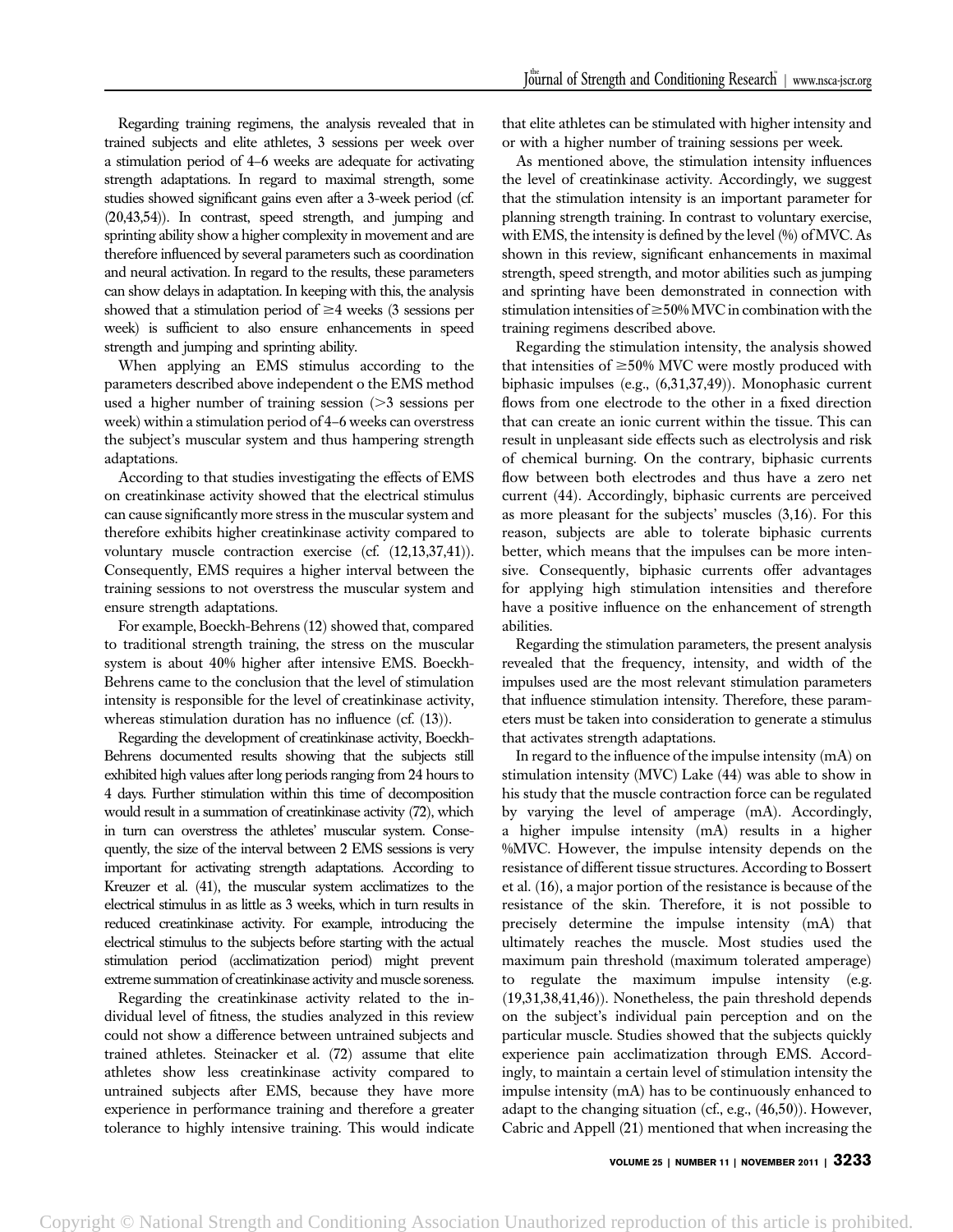impulse intensity a maximal level of muscle contraction force is achieved with intensities over 100 mA, and no further positive effects might appear. Furthermore, maximal impulse intensities and thus a high level of muscle tension will limit dynamic movements. Therefore, in dynamic EMS methods, the impulse intensity (mA) has to be regulated to ensure unlimited movement.

Depending on the muscle structure, the amperage (mA) required to penetrate the skin (44) can vary. Consequently, trained subjects with a lower percentage of fat revealed a lower pain threshold compared to untrained subjects. This is because muscular systems with less fat offer lower resistance, which results in a higher intensity within the muscle. Furthermore, because the amperage (mA) is defined by the load that flows though a cross section of a lead per time unit (16), impulse intensity also depends on the specific area of application. Consequently, the size of the EMS electrodes influences impulse intensity within the muscle.

The analysis showed that high MVC levels (and consequently significant strength gains) were predominately achieved with an impulse intensity of  $\geq 50$  mA. However, research revealed that the impulse intensity is highly influenced by the individuals' pain perception, by the condition of the muscular system and by motivation (cf. (16)). In connection with the findings described above we conclude that the value of amperage is difficult to quantify, and therefore, it is rather a guide value than a decisive factor for training control.

In regard to the stimulation frequency, research in EMS showed that different stimulation frequencies activate different types of muscle fiber (4). For example, in a fiber spectrum of 2–15 Hz, mostly slow-twitch fibers (type 1) will be stimulated. According to Appell (4), Fast-twitch fibers (type 2), which are responsible for the development of high forces, may not contract below 35 Hz. A further increase in frequency then leads to a complete tetanus of the stimulated muscle. Appell (4) acts on the assumption that this maximal muscle activation can be enhanced up to a frequency of 70 Hz. According to Blümel (11), however, a complete tetanus will be reached between a frequency of 50 and 200 Hz, whereas Bossert et al. (16) came to a different conclusion; they assert that maximum stimulation for type-2 fibers takes place at around 50–60 Hz. There are different opinions about the level of stimulation frequency in the current state of research. Although Kramer (40) achieved the highest Mmax with 20 Hz, Cometti (23) recommends impulse frequencies from 50 to 100 Hz. Binder-Macleod and Guerin (9) came to a similar result. They see higher frequencies between 60 and 100 Hz as more effective.

In regard to the results of this review in connection with the findings described above, we conclude that impulse frequencies in a range between 50 and 100 Hz are sufficient for generating high stimulation intensities (MVC) when applied in combination with an adequate impulse intensity and impulse width.

The minimal impulse width is defined by the minimal time required (chronaxie) for the swell intensity to create an action potential within the stimulated motor neuron. According to Bossert et al. (16), this impulse width lies in the range of 80–800 microseconds. Longer impulse durations (wider impulses) result in proportionately deeper and more intensive muscle stimulation (cf. (7,16)) and thus more motor units will be recruited. However, the presence of algesic substances increases as the width rises.

Hultmann et al. (36) have held that a minimum impulse width of 500 microseconds is needed to develop high forces. Their results show that lowering the impulse width significantly reduces the MVC produced. Bossert et al. (16) came to the conclusion that no widths above 500 microseconds should be used, because impulses above this level would be unpleasant or even painful. They assume that no sensitive reactions are to be expected on a level around 300 microseconds. For this reason, they recommend a level between 300 and 400 microseconds.

In connection with the results of this review, we conclude as a compromise that an impulse width in a range between 200 and 400 microseconds is sufficient for generating high stimulation intensities  $\geq$ 50% MVC. Furthermore, the application will also activate the deeper motor units without being unpleasant for the athlete, but the stimulus will be intensive enough to cause strength adaptations.

Regarding the stimulation ratio, the analysis revealed a predominant use of short impulse on-times of 6.0  $\pm$  2.4 seconds in all EMS methods for enhancing strength abilities.

In voluntary exercise the stimulation ratio is used to specify the training program in relation to certain strength abilities. According to Weineck (74), in traditional strength training, speed strength, and maximal strength will be trained using impulse on-times (contraction time) between 3 and 6 seconds per contractions, whereas muscle hypertrophy will be activated after 10 seconds of duration. In particular, maximal strength and speed strength are both influenced by coordination and neuronal activation. The analysis revealed that with EMS the strength abilities are mainly increased by neuronal adaptations and less through hypertrophy. For example, the increase in power went in hand with an increase in vmax, which again is influenced by several neuronal factors such as coordination and neuronal activation (69). Accordingly, in regard to the results of this review, we can state that short impulse on-times also positively influence the enhancement in maximal strength and speed strength with EMS.

Regarding the interval between 2 single impulses, Appell (3) sees the off-phase as regeneration time for recovering energy depots and for restitution of the motor end plate. He assumes that a ratio between 1:1 and 1:5 is optimal. According to Edel (27), intervals that are too short cause the muscles to fatigue rapidly, which reduce the effect of training.

In summary, we conclude that the use of short impulse on-times (contraction time) between 3 and 10 seconds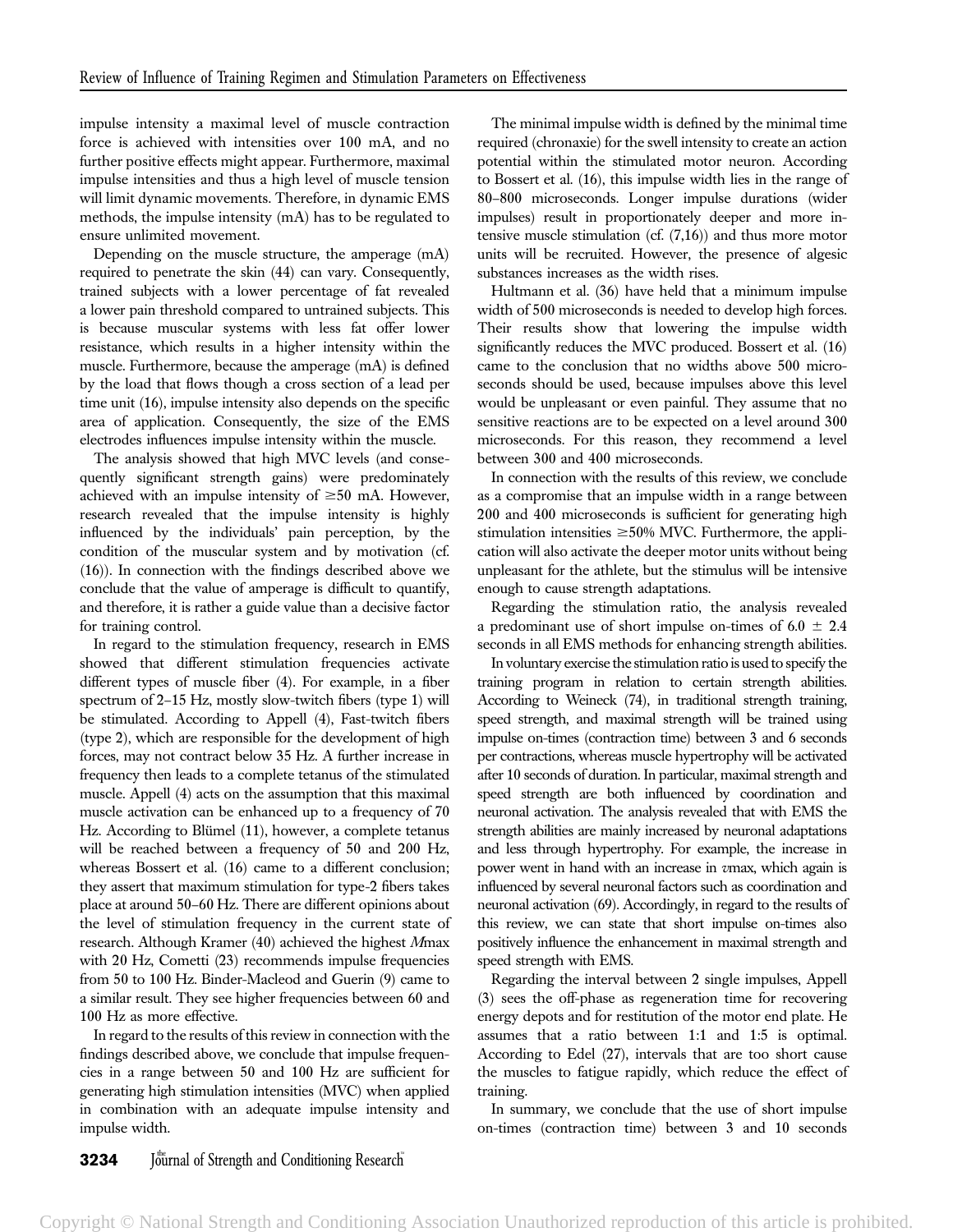positively influence the enhancement of maximal strength and speed strength and thus jumping and sprinting ability and power. For regeneration time (impulse interval) we assume that a stimulation ratio with a 20–25% duty cycle and a short duration of 3–10 seconds ensures sufficient recovery and thus enables strength adaptations.

Regarding the enhancements gained for the analyzed strength parameters that were shown in the first study (cf. (30)) in relation to training regimen and stimulation parameters, this study demonstrated that untrained subjects are able to significantly enhance all strength parameters within 3–6 weeks with a wide variety in training patterns, whereas elite athletes only have small improvement reserves.

As mentioned before, EMS is an intensive training method that can require a higher interval between sessions than voluntary exercise. Accordingly, EMS has to be applied with caution. Especially untrained subjects have to be trained with caution because of their lower resistance to intensive load. Overloading the subjects' muscular system by for example applying EMS with a high stimulation intensity in combination with not enough regeneration time between the sessions can inhibit or delay strength adaptations. Consequently, significant strength gains were often first demonstrated in retesting after a rehabilitation (detrain) period of 2–6 weeks (cf. (32,41,46,49,69)). Employing a load that was too low, on the other hand, resulted in a rapid decrease (within 2–4 weeks) in achieved strength gains after posttesting (cf. (32,43,53)), or led to a lack of any significant enhancements in posttesting (17,24,33,41,52,55,58,61,65,68,69,71).

In contrary, several trials revealed that, when EMS was applied with optimal load, the achieved strength gains can be kept at a constant level in untrained and trained subjects for up to 4 weeks after posttesting without doing any exercise (cf. (7,17,32,38,41,43,60,69)). In the case of elite athletes, the analysis showed that continuing the usual highperformance training after posttesting can keep or even enhance the achieved strength gains for up to 6 weeks (46,47,50). In keeping with this, for example, Maffiuletti et al. (56,57) showed further strength increases in the vertical jump height of elite basketball players (+3% SJ, +17% CMJ) and elite volleyball players (+1.6% SJ, +5% CMJ,  $\pm 0\%$  DJ) within 6 weeks after posttesting. On the basis of these results, we can assume that athletic training or strength training after finishing the stimulation period is able to maintain the achieved levels of strength and jumping ability.

Regarding changes in strength gains after posttest the analyzed data suggest a relationship between stimulation intensity and the period over which it is possible to maintain the achieved gains. Furthermore, the changes in strength after posttesting (detraining) showed that gains achieved over longer periods (4 weeks) are more likely to remain constant after posttesting (7). As seen in traditional training, also in

EMS training gains achieved in a short period of time  $(<$ 4 weeks) decreased more quickly after posttesting  $(43)$ .

# PRACTICAL APPLICATIONS

The following guidelines for strength training control were developed because of the results of this review series and include recommendations for developing maximal strength and speed strength and jumping and sprinting ability, and power in strength training especially in high-performance sports.

The present analysis revealed that a stimulation intensity of  $\geq$ 50% MVC in connection with the training regimen in the recommended range (4–6 weeks, 3 sessions per week) is a precondition for activating strength adaptations. To generate a stimulus above training threshold, coaches should apply an impulse width in a range of 200–400 microseconds and an impulse frequency of 50–100 Hz. For regulating the impulse intensity and thus generating an adequate level of stimulation intensity (%MVC), trained and elite athletes should approach a submaximal to maximum level of mA  $(\geq 50 \text{ mA})$ .

Before applying EMS with this intensity  $(\geq 50\% \text{ MVC})$ , EMS training intensity should be increased step by step. This helps to accommodate individual reactions to the EMS stimulus, athletes will be introduced to it before starting the actual stimulation period, and coaches can set the training level of impulse intensity (mA) according to the individual's maximum tolerated level more easily without risking overstressing the subjects' muscular system.When this is done, the subjects are able to get used to the electrical stimulus that is significantly more intensive compared to voluntary contraction stimulus in traditional weight training which can cause significantly higher damage in the athletes' muscular system. Furthermore, this will reduce muscle soreness in the beginning.

When setting the stimulation intensity for training, compared to trained subjects and elite athletes, untrained subjects should not focus on the maximum tolerated impulse intensity (mA) in order not to overstress the muscular system. For acclimatization, we recommend to start with 1 session per week. Within the actual stimulation period, untrained subjects should train a maximum of 2 times a week with a submaximal intensity. Trained subjects and elite athletes should start with 2 sessions per week with submaximal intensity before applying EMS with individual maximum intensity within the actual training period. In general, regardless of their level of fitness, subjects should not exceed 3 sessions per week (including additional voluntary strength training).

The stimulation intensity (%MVC) is influenced by the level of impulse intensity (mA) and depends on individual perception and structure of the muscle. To maintain the level of MVC during the training period and thus ensure strength adaptations, the impulse intensity (mA) has to be carefully and constantly enhanced to account for acclimatization. The impulse frequency, impulse width, impulse type, and stimulation ratio should stay on the defined level during training period (4–6 weeks).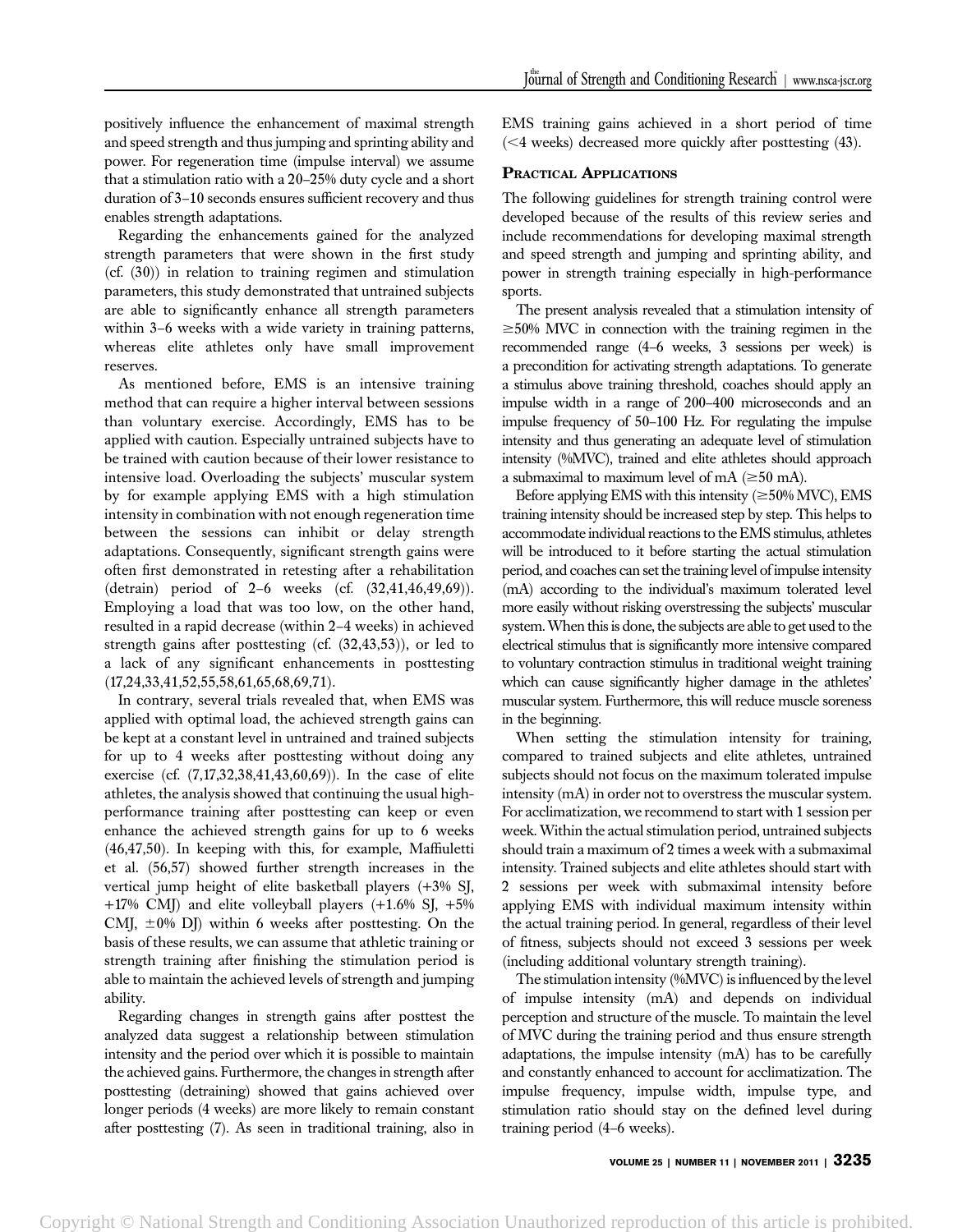To maintain the achieved strength gains, athletes should integrate a specific strength training (maximal strength, speed strength) or athletic training (sprinting, jumping, coordination) into their daily training (minimum 1 sessions per week) after finishing the simulation period. If continuing with EMS training, a variation of stimulation parameters alters the training stimulus and can thus show positive effects on maintaining or even further enhance the achieved strength gains.

Although the first study revealed the effectiveness of EMS, EMS should be used as an additional training alternative in strength training and not as a complete replacement. Regardless of the EMS method used, additional athletic performance training has a positive influence for transferring the strength gains to specific types of movements, such as sprinting or jumping.

## **ACKNOWLEDGMENTS**

The authors are pleased to acknowledge Mike Macken for correcting the English text and the members of the Institute of Sport Science and Sport Informatics at the German Sport University Cologne for supporting this study. No sources of funding were used to assist in the preparation of this review. The authors have no conflicts of interest that are directly relevant to the content of this review.

## **REFERENCES**

- 1. Alon, G, McCombre, SA, Koutsantonis, S, Stumphauzer, LJ, Burgwin, KC, Parent, MM, and Bosworth, RA. Comparison of the effects of electrical stimulation and exercise on abdominal musculature. J Orthop Sports Phys Ther 8: 567–573, 1987.
- 2. Anzil, F, Modotto, P, and Zanon, S. Erfahrungsbericht über die Vermehrung der isometrischen maximalen Muskelkraft durch zusätzliche Elektrostimulation und die Kriterien ihrer Anwendung im Sport. Leistungssport 2: 143–146, 1971.
- 3. Appell, HJ. Muskeltraining durch Elektrostimulation. Der Mediziner 4: 11–12, 1987.
- 4. Appell, HJ. Der Muskel in der Rehabilitation. Orthopädie 26: 930–934, 1997.
- 5. Avila, MA, Brasileiro, JS, and Salvini, TF. Electrical stimulation and isokinetic training: Effects on strength and neuromuscular properties of healthy young adults. Rev Bras Fisioter 12: 435–440, 2008.
- 6. Babault, N, Cometti, G, Bernardin, M, Pousson, M, and Chatard, J-C. Effects of electromyostimulation training on muscle strength and power of elite rugby players. J Strength Cond Res 21: 431-437, 2007.
- 7. Baker, LL, McNeal, DR, Benton, LA, Bowman, LA, and Waters, RL. Neuromuscular Electrical Stimulation: A Practical Guide (3rd ed.). Downey, California: Los Amigos Research & Education Institute, 1993.
- 8. Balogun, JA, Onilari, OO, Akeju, AO, and Marzouk, DK. High voltage electrical stimulation in the augmentation of muscle strength: effects of pulse frequency. Arch Phys Med Rehabil 74: 910–916, 1993.
- 9. Binder-Macleod, SA and Guerin, T. Preservation of force output through progressive reduction of stimulation frequency in human quadriceps femoris muscle. Phys Ther 70: 619–625, 1990.
- 10. Bircan, C, Senocak, O, Peker, O, Kaya, A, Tamc, SA, Gulbahar, S, and Akalin, E. Efficacy of two forms of electrical stimulation in increasing

**3236** Journal of Strength and Conditioning Research

quadriceps strength: A randomized controlled trial. Clin Rehabil 16: 194, 2002.

- 11. Blümel, G. Theoretische Positionen und allgemeine Prinzipien der Anwendung und Dimensionierung der EMS—Parameter. In: Elektromyostimulation in der Traumatologie. A. Wentzensen and A. Schmelz, eds. Stuttgart, Germany: Georg Thieme Verlag, 1992. pp. 21–26.
- 12. Boeckh-Behrens, WU and Bengel, M. Krafttraining durch Elektromyostimulation? Empirische Untersuchung zu den Krafteffekten bei einem Elektromyostimulationstraining am BodyTransformer mit Variation der Belastungsdichte. 2005.
- 13. Boeckh-Behrens, WU and Mainka, D. Krafttraining durch Elektromyostimulation? Empirische Untersuchung zu den Krafteffekten bei einem Elektomyostimulationstraining am BodyTransformer mit Variation der Trainingsdauer. 2006.
- 14. Boeckh-Behrens, WU, Niewöhner, F, and Walz, T. Ermittlung der Trainingseffekte eines Kombinationstrainings von konventionellem Krafttraining und Elektromyostimulationstraining. 2003.
- 15. Boeckh-Behrens, WU and Treu, S. Vergleich der Trainingseffekte von konventionellem Krafttraining, maxxF und EMS-Training in den Bereichen Körperzusammensetzung, Körperformung, Kraftentwicklung, Psyche und Befinden, 2002.
- 16. Bossert, F-P, Jenrich, W, and Vogedes, K. Leitfaden Elektrotherapie. München, Germany: Elsevier, Urban & Fischer, 2006.
- 17. Boutelle, D, Smith, B, and Malone, T. A strength study utilizing the electro-stim 180. J Orthop Sports Phys Ther 7: 50–53, 1985.
- 18. Bowman, B and McNeal, D. Response of single alpha motoneurons to high frequency pulse trains. Appl Neurophysiol 49: 121-138, 1986.
- 19. Brocherie, F, Babault, N, Cometti, G, Maffiuletti, N, and Chatard, JC. Electrostimulation training effects on the physical performance of ice hockey players. Med Sci Sports Exerc 37: 455-460, 2005.
- 20. Cabric, M and Appell, HJ. Effect of electrical stimulation of high and low frequency on maximum isometric force and some morphological characteristics in men. Int J Sports Med 8: 256-260, 1987.
- 21. Cabric, M and Appell, HJ. Zur Wirkung hochfrequenter EMS auf Muskelkraft und Muskelmasse. Deutsche ZeitschrSportmed 38: 15–18, 1987.
- 22. Colson, S, Martin, A, and Van Hoecke, J. Re-examination of training effects by electrostimulation in the human elbow musculoskeletal system. Int J Sports Med 21: 281-288, 2000.
- 23. Cometti, G. Les méthodes Modernes de Musculation. Tome II: Données Pratiques. Dijon, France: Universite de Bourgogne, 1988.
- 24. Currier, DP and Mann, R. Muscular strength development by electrical stimulation in healthy individuals. Phys Ther 63: 915–921, 1983.
- 25. Delitto, A, Brown, M, Strube, MJ, Rose, SJ, and Lehman, RC. Electrical stimulation of quadriceps femoris in an elite weight lifter: A single subject experiment. Int J Sports Med 10: 187-191, 1989.
- 26. Dervisevic, E, Bilban, M, and Valencic, V. The influence of lowfrequency electrostimulation and isokinetic training on the maximal strength of m. quadriceps femoris. Isokinet Exerc Sci 10: 203-209, 2002.
- 27. Edel, H. Neuromuskuläre-Elektrostimulations-verfahren (NMES)-(unterbesonderer Berücksichtigung der M. quadriceps femoris-Stimulation). Übersichtsreferat Z Physiother 40: 287-298, 1988.
- 28. Eriksson, E, Haggmark, T, Kiessling, KH, and Karlsson, J. Effect of electrical stimulation on human skeletal muscle. Int J Sports Med 2: 18–22, 1981.
- 29. Fahey, TD, Harvey, M, Schroeder, RV, and Ferguson, F. Influence of sex differences and knee joint position on electrical stimulationmodulated strength increases. Med Sci Sports Exerc 17: 144–147, 1985.
- 30. Filipovic, A, Kleinöder, H, Dörmann, U, and Mester, J. Electromyostimulation—A systematic review of the effects of different EMS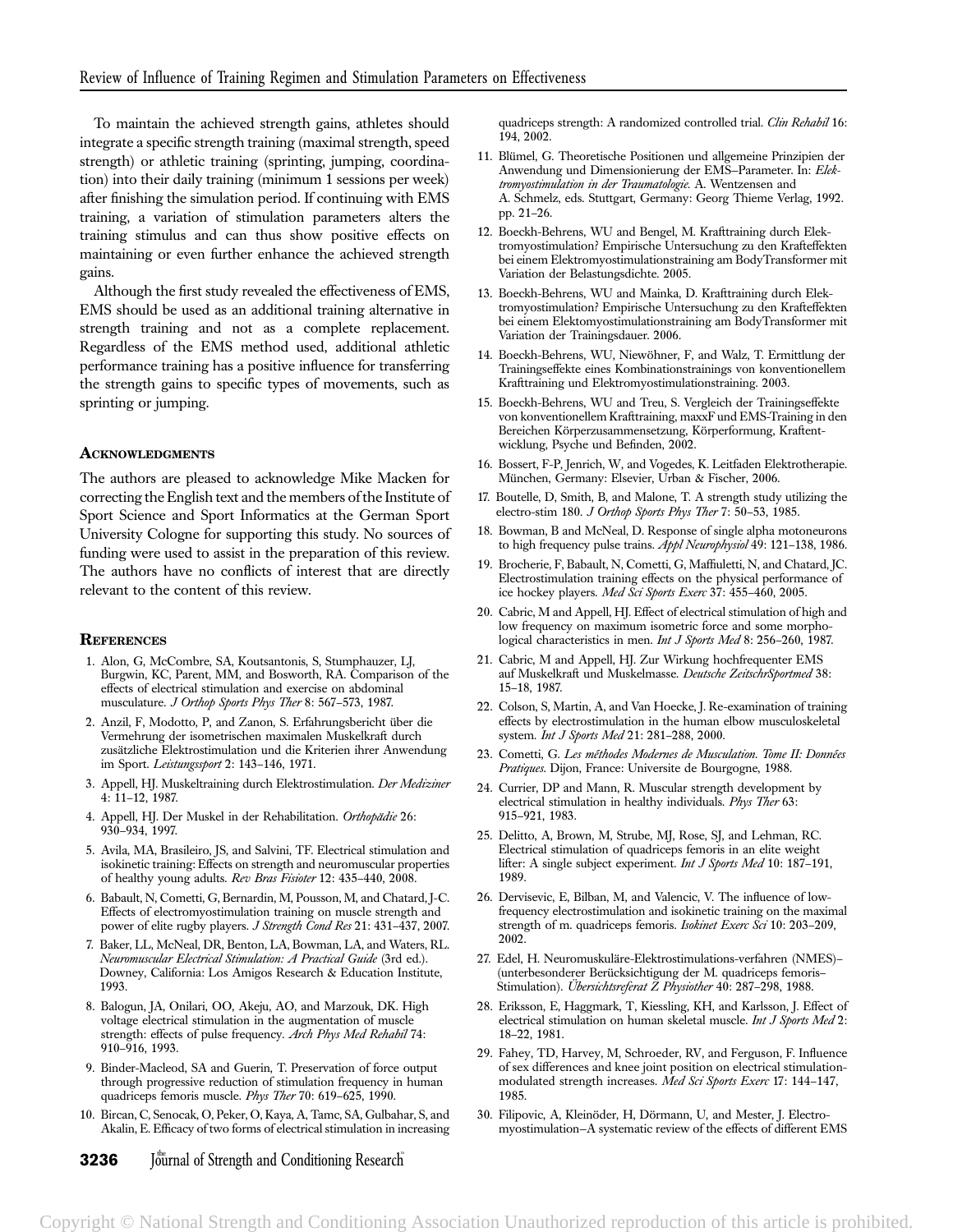methods on selected strength parameters in trained and elite athletes. J Strength Cond Res.

- 31. Gondin, J, Guette, M, Ballay, Y, and Martin, A. Electromyostimulation training effects on neural drive and muscle architecture. Med Sci Sports Exerc 37: 1291–1299, 2005.
- 32. Herrero, JA, Izquierdo, M, Maffiuletti, NA, and Garcia-Lopez, J. Electromyostimulation and plyometric training effects on jumping and sprint time. Int J Sports Med 27: 533-539, 2006.
- 33. Holcomb, WR. Electrical stimulation on elbow flexion strength. J Sports Sci Med 5: 276–281, 2006.
- 34. Hortobágyi, T, Lambert, J, and Scott, K. Incomplete muscle activation after training with electromyostimulation. Can J Appl Physiol 23: 261–270, 1998.
- 35. Hortobágyi, T, Scott, K, Lambert, J, Hamilton, G, and Tracy, J. Cross-education of muscle strength is greater with stimulated than voluntary contractions. Motor Control 3: 205-219, 1999.
- 36. Hultmann, E, Sjöholm, H, Jäderholm-Ek, I, and Krynicki, J. Evaluation of methods for electrical stimulation of human skeletal muscle in situ. Plügers Arch 298: 139-141, 1983.
- 37. Jubeau, M, Sartorio, A, Marinone, PG, Agosti, F, Van Hoecke, J, Nosaka, K, and Maffiuletti, NA. Comparison between voluntary and stimulated contractions of the quadriceps femoris for growth hormone response and muscle damage. Eur J Appl Physiol 104: 75-81, 2008.
- 38. Jubeau, M, Zory, R, Gondin, J, Martin, A, and Maffiuletti, NA. Late neural adaptations to electrostimulation resistance training of the plantar flexor muscles. Eur J Appl Physiol 98: 202-211, 2006.
- 39. Kots, JM and Chwilon, W. Das Muskelkrafttraining mit der Methode der Elektromyostimulation (russ.). In: Die Anwendung der Elektrostimulation für das Training der Muskelkraft. Adrianowa, GG, Koz, JM, Martjanow, WA, and Chwilon, WA. 1974.
- 40. Kramer, J, Lindsay, D, Magee, D, Mendryk, S, and Wall, T. Comparison of voluntary and electrical stimulation contraction torques. J Orthop Sports Phys Ther 5: 234–331, 1984.
- 41. Kreuzer, S, Kleinoeder, H, and Mester, J. Effects of whole body electro stimulation training and traditional strength training on various strength and blood parameter in juvenile elite water polo players. H. Hoppeler, T. Reilly, E. Tsolakidis, L. Gfeller, and S. Klossner, eds. (Vol. 11). Cologne, Germany: Sportverlag Strauss, 2006. pp. 264.
- 42. Kubiak, RJ, Whitman, KM, and Johnston, RM. Changes in quadriceps femoris muscle strength using isometric exercise versus electrical stimulation. J Orthop Sports Phys Ther 8: 537-541, 1987.
- 43. Lai, HS, de Domenico, G, and Straus, GR. The effect of different electro-motor stimulation training intensities on strength improvement. Aus J Phys 34: 151–164, 1988.
- 44. Lake, DA. Neuromuscular electrical stimulation. An overview and its application in the treatment of sports injuries. Sports Med 13: 320–336, 1992.
- 45. Laughman, RK, Youdas, JW, Garrett, TR, and Chao, EYS. Strength changes in the normal quadriceps femoris muscle as a result of electrical stimulation. Phys Ther 63: 494–499, 1983.
- 46. Maffiuletti, NA, Cometti, G, Amiridis, IG, Martin, A, Pousson, M, and Chatard, JC. The effects of electromyostimulation training and basketball practice on muscle strength and jumping ability. Int J Sports Med 21: 437–443, 2000.
- 47. Maffiuletti, NA, Dugnani, S, Folz, M, Di Pierno, E, and Mauro, F. Effect of combined electrostimulation and plyometric training on vertical jump height. Med Sci Sports Exerc 34: 1638-1644, 2002.
- 48. Maffiuletti, NA, Pensini, M, and Martin, A. Activation of human plantar flexor muscles increases after electromyostimulation training. J Appl Physiol 92: 1383–1392, 2002.
- 49. Maffiuletti, NA, Zory, R, Miotti, D, Pellegrino, MA, Jubeau, M, and Bottinelli, R. Neuromuscular adaptations to electrostimulation resistance training. Am J Phys Med Rehabil 85: 167-175, 2006.
- 50. Malatesta, D, Cattaneo, F, Dugnani, S, and Maffiuletti, NA. Effects of electromyostimulation training and volleyball practice on jumping ability. J Strength Cond Res 17: 573–579, 2003.
- 51. Martin, L, Cometti, G, Pousson, M, and Morlon, B. The influence of electrostimulation on mechanical and morphological characteristics of the triceps surae. J Sports Sci 12: 377–381, 1994.
- 52. Massey, BH, Nelson, RC, Sharkey, BC, and Comden, T. Effects of high frequency electrical stimulation on the size and strength of skeletal muscle. *J Sports Med* 11: 136–145, 1965.
- 53. Matsuse, H, Shiba, N, Umezu, Y, Nago, T, Tagawa, Y, Kakuma, T, Nagata, K, and Basford, JR. Muscle training by means of combined electrical stimulation and volitional contraction. Aviat Space Environ Med 77: 581–585, 2006.
- 54. McMiken, DF, Todd-Smith, M, and Thompson, C. Strengthening of human quadriceps muscles by cutaneous electrical stimulation. Scand J Rehab Med 15: 25–28, 1983.
- 55. Miller, C and Thépaut-Mathieu, C. Strength training by electrostimulation conditions for efficacy. Int J Sports Med 14: 20-28, 1993.
- 56. Mohr, T, Carlson, B, Sulentic, C, and Landry, R. Comparison of isomeric exercise and high volt galvanic stimulation on quadriceps femoris muscle strength. Phys Ther 65: 606-609, 1985.
- 57. Nobbs, LA and Rhodes, EC. The effect of electrical stimulation and isokinetic exercise on muscular power of the quadriceps femoris. J Orthop and Sports Phys Ther 8: 260–268, 1986.
- 58. Nuzzo, JL, McBride, JM, Cormie, P, and McCaulley, G. Relationship between countermovement jump performance and multijoint isometric and dynamic tests of strength. J Strength Cond Res 22: 699–707, 2008.
- 59. Owens, J and Malone, T. Treatment parameters of high frequency electrical stimulation as established on the electro-stim 180. J Orthop Sports Phys Ther 4: 162-168, 1983.
- 60. Paillard, T. Combined application of neromuskular electrical stimulation and voluntary muscular contractions. Sports Med 38: 161–177, 2008.
- 61. Parker, MG, Bennett, MJ, Hieb, MA, Hollar, AC, and Roe, AA. Strength response in human quadriceps femoris muscle during 2 neuromuscular electrical stimulation programs. J Orthop Sports Phys Ther 33: 719–726, 2003.
- 62. Pichon, F, Chatard, JC, Martin, A, and Cometti, G. Electrical stimulation and swimming performance. Med Sci Sports Exerc 27: 1671–1676, 1995.
- 63. Portmann, M and Montpetit, R. Effects of training by static and dynamic electrical stimulation on the muscular contraction. Sci Sports 6: 193-203, 1991.
- 64. Rich, NC. Strength training via high frequency electrical stimulation. J Sports Med Phys Fitness 32: 19–25, 1992.
- 65. Romero, JA, Sanford, TL, Schröder, RV, and Fahey, TD. The effects of electrical stimulation of normal quadriceps on strength and girth. Med Sci Sports Exerc 14: 194–197, 1982.
- 66. Schmithüsen, J. Vergleich der Auswirkungen eines Ganzkörper-Elektrostimulationstrainings, eines traditionellen Krafttrainings und deren Kombination auf isometrische und dynamische Kraftparameter. Köln, Germany: Diplomarbeit, Deutsche Sporthochschule Köln, 2008.
- 67. Selkowitz, DM. Improvement in isometric strength of the quadriceps femoris muscle after training with electrical stimulation. Phys Ther 65: 186–196, 1985.
- 68. Soo, C-L, Currier, DP, and Threlkeld, AJ. Augmenting voluntary torque of healthy muscle by optimization of electrical stimulation. Phys Ther (United States) 68: 333–337, 1988.
- 69. Speicher, U and Kleinöder, H. Effektivitätsprüfung klassischer und moderner Krafttrainingsverfahren: Differentielle Kraftdiagnostik und

VOLUME 25 | NUMBER 11 | NOVEMBER 2011 | 3237